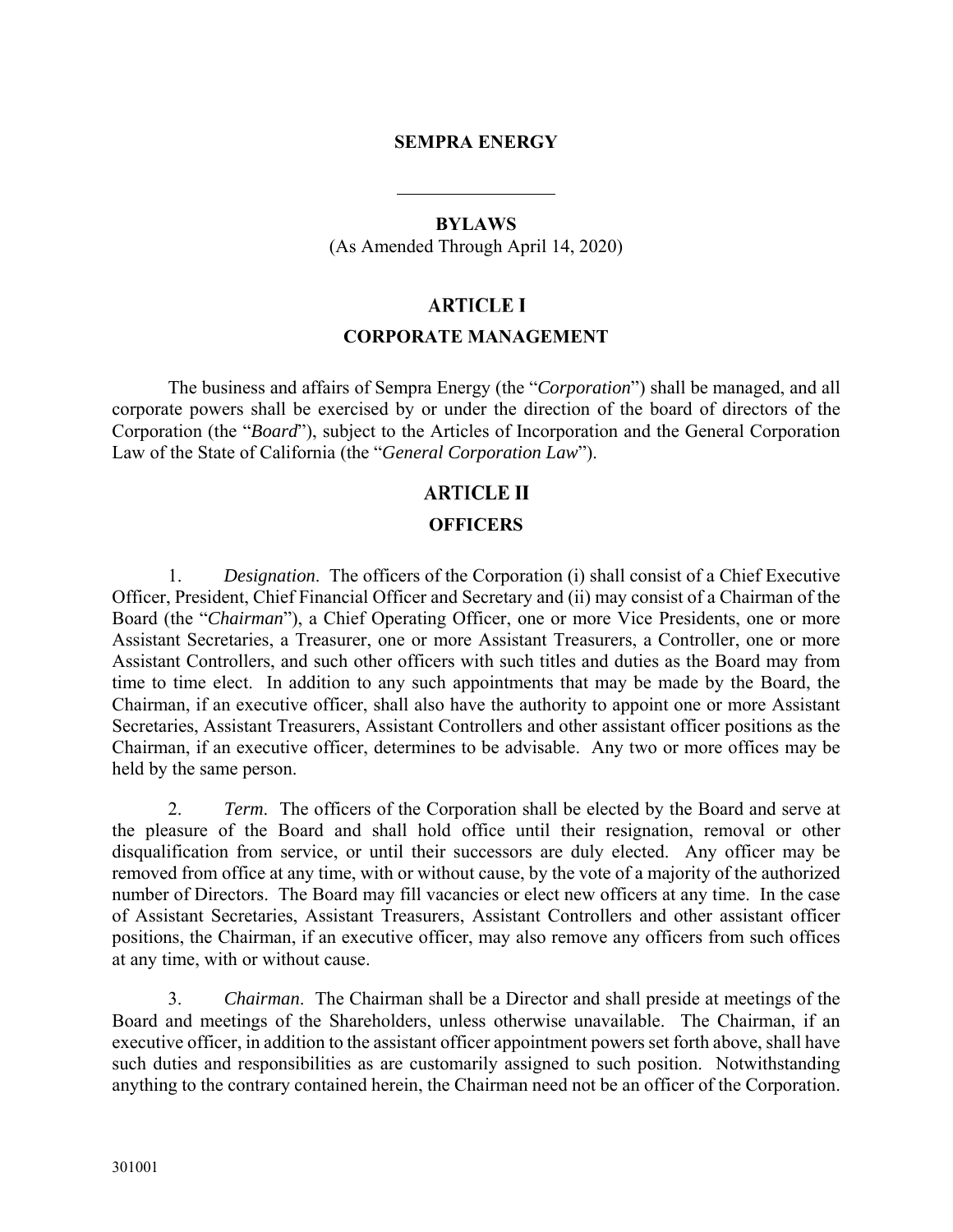4. *Chief Executive Officer.* The Chief Executive Officer of the Corporation shall be the general manager and chief executive officer of the Corporation, subject to the control of the Board, and as such shall direct the overall business, affairs and operations of the Corporation, shall have general supervision of the officers of the Corporation and shall have all such other authority as is incident to such office.

5. *President*. The duties of the President of the Corporation shall include, but not be limited to, assisting the Chief Executive Officer (to the extent the President is not also the Chief Executive Officer) in directing the overall business, affairs and operations of the Corporation.

6. *Chief Operating Officer*. The duties of the Chief Operating Officer of the Corporation shall include, but not be limited to, directing the day-to-day business, affairs and operations of the Corporation, under the supervision of the Chief Executive Officer and (to the extent the Chief Executive Officer is not also the President) the President.

7. *Vice Presidents*. The Vice Presidents, one of whom shall be the chief financial officer, shall have such duties as the Chief Executive Officer or the Board shall designate and shall have all such other authority as is incident to such office.

8. *Chief Financial Officer*. The Chief Financial Officer shall be responsible for the overall management of the financial affairs of the Corporation, and shall have all such other authority as is incident to such office.

9. *Secretary and Assistant Secretary*. The Secretary shall attend all meetings of the Shareholders and the Board, keep a true and accurate record of the proceedings of all such meetings and attest the same by his or her signature, have charge of all books, documents and papers which appertain to the office, have custody of the corporate seal and affix it to all papers and documents requiring sealing, give all notices of meetings, and have and perform all other duties usually appertaining to the office and all duties designated by the Bylaws, the Chief Executive Officer or the Board. In the absence of the Secretary, any Assistant Secretary may perform the duties and shall have the powers of the Secretary.

10. *Treasurer and Assistant Treasurer*. The Treasurer shall perform all duties usually appertaining to the office and all duties designated by the Chief Executive Officer or the Board. In the absence of the Treasurer, any Assistant Treasurer may perform the duties and shall have all the powers of the Treasurer.

11. *Controller and Assistant Controller*. The Controller shall be responsible for establishing financial control policies for the Corporation and shall perform all duties usually appertaining to the office and all duties designated by the Chief Executive Officer or the Board. In the absence of the Controller, any Assistant Controller may perform the duties and shall have all the powers of the Controller.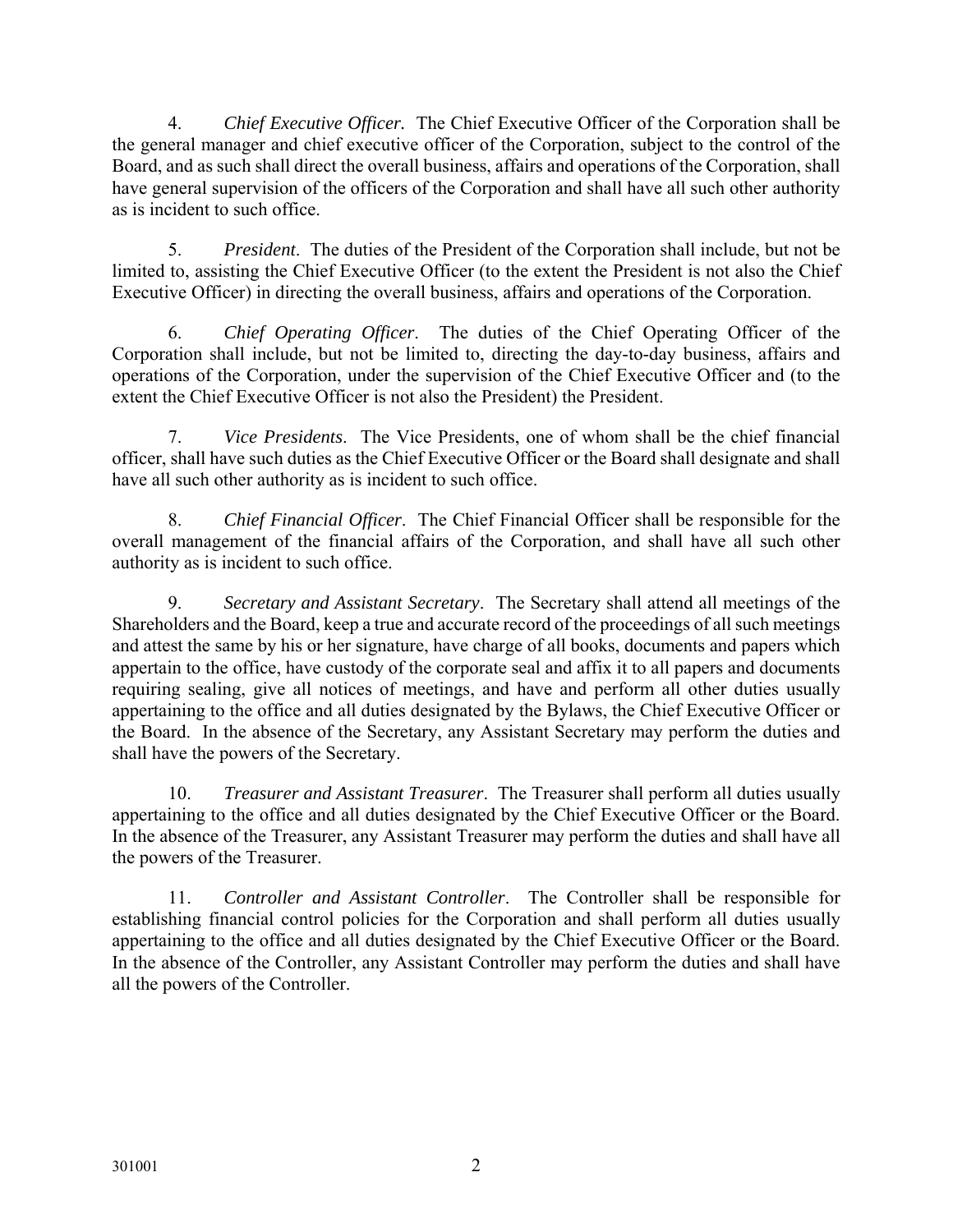# **ARTICLE III DIRECTORS**

1. *Number*. The Board shall consist of not less than nine nor more than seventeen Directors. The exact authorized number of Directors shall be fixed from time to time, within the limits specified, by approval of the Board or the Shareholders.

2. *Election*. In any election of Directors of the Corporation that is not an uncontested election, the candidates receiving the highest number of affirmative votes of the shares entitled to be voted for them, up to the number of Directors to be elected by those shares, shall be elected and votes against the Director and votes withheld shall have no legal effect.

In any uncontested election of Directors of the Corporation, approval of the Shareholders (as defined in Section 153 of the General Corporation Law) shall be required to elect a Director. If an incumbent Director fails to be elected by approval of the Shareholders in an uncontested election then, unless the incumbent Director has earlier resigned, the term of the incumbent Director shall end on the earlier of (a) the date that is 90 days after the date on which the voting results of the election are determined pursuant to Section 707 of the General Corporation Law or (b) the date on which the Board selects a person to fill the office held by that Director in accordance with Article III, Section 3 of these Bylaws and Section 305 of the General Corporation Law.

An "uncontested election" means an election of Directors of the Corporation in which the number of candidates for election does not exceed the number of Directors to be elected by the Shareholders at that election, determined (a) in the case of an Annual Meeting of Shareholders, at the expiration of the time fixed under Section 1(b) of Article V of these Bylaws requiring advance notification of Director candidates and (b) in the case of a Special Meeting of Shareholders, at the expiration of the time fixed under Section 2 of Article V of these Bylaws requiring advance notification of Director candidates.

3. *Vacancies*. Vacancies in the Board may be filled as set forth in the Articles of Incorporation.

4. *Compensation*. Members of the Board shall receive such compensation and reimbursement of expenses as the Board may from time to time determine.

5. *Regular Meetings*. Regular meetings of the Board shall be held on such dates and at such times and places as may be designated by resolution of the Board. Notice of regular meetings of the Board need not otherwise be given to Directors.

6. *Special Meetings*. Special Meetings of the Board may be called at any time by the Chairman, the Lead Director, the Chief Executive Officer, the President or a majority of the Directors then in office. Notice shall be given to each Director of the date, time and place of each Special Meeting of the Board. If given by mail, such notice shall be mailed to each Director at least four days before the date of such meeting. If given personally or by telephone (including a voice messaging system or other system or technology designed to record and communicate messages), telegraph, facsimile, electronic mail or other electronic means, such notice shall be given to each Director at least 24 hours before the time of such meeting. Notice of a meeting need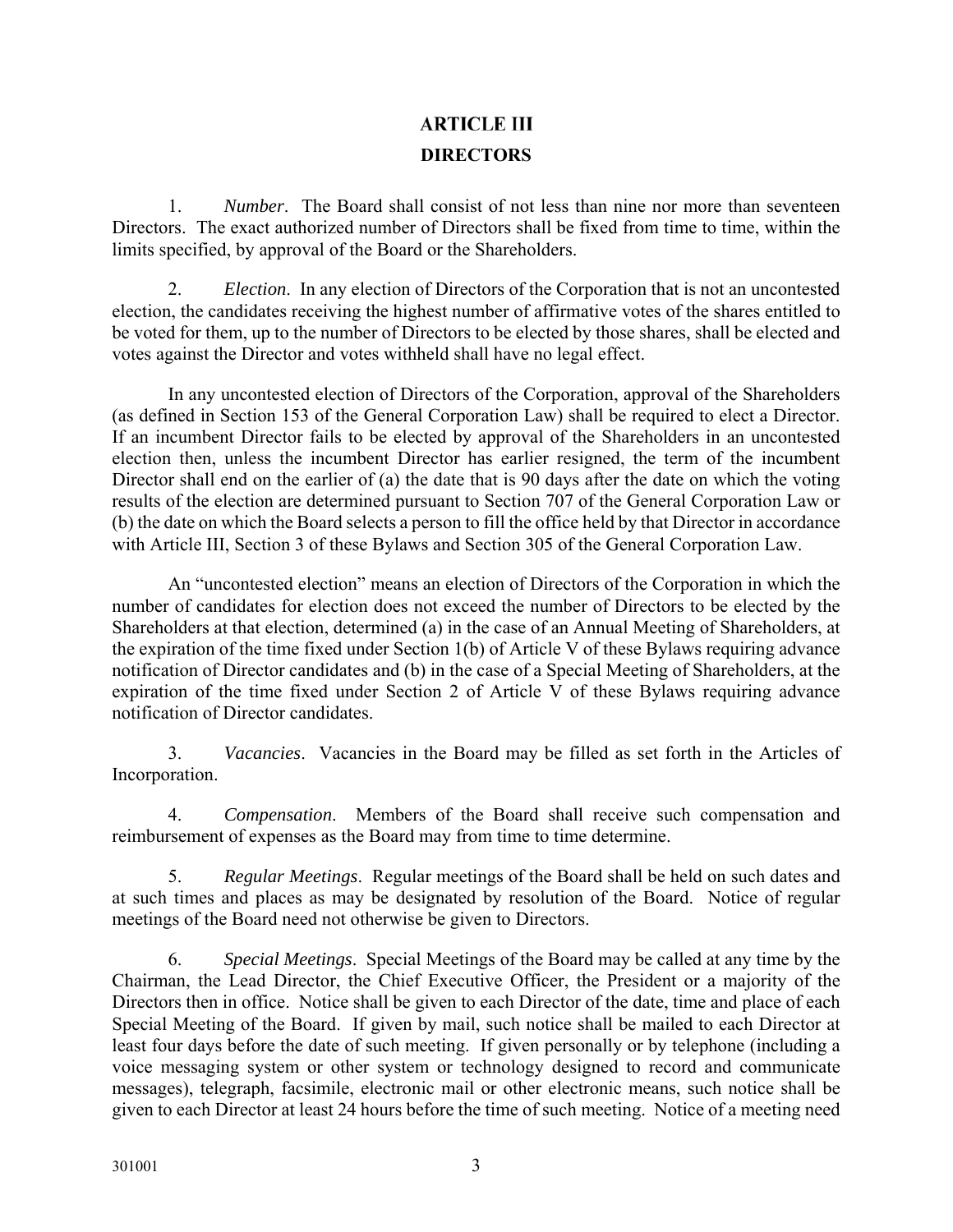not be given to any Director who signs a waiver of notice, whether before or after the meeting, or who attends the meeting without protesting, prior thereto or at its commencement, the lack of notice to such Director.

7. *Quorum*. A majority of the number of Directors then in office shall be necessary to constitute a quorum for the transaction of business; provided, that in no event shall the number of Directors constituting a quorum be less than the greater of (a) one third of the authorized number of Directors or (b) two Directors. Except as otherwise provided by applicable law, the Articles of Incorporation or these Bylaws, every act or decision of a majority of the Directors present at a meeting at which a quorum is present shall be valid as the act of the Board, provided that a meeting at which a quorum is initially present may continue to transact business, notwithstanding the withdrawal of Directors, if any action taken is approved by at least a majority of the required quorum for such meeting. A majority of Directors present at any meeting, in the absence of a quorum, may adjourn the meeting to another time and place.

8. *Action Upon Consent*. Any action required or permitted to be taken by the Board may be taken without a meeting, if all members of the Board shall individually or collectively consent in writing to such action.

9. *Tele-conference*, *Video Participation*. Members of the Board may participate in a meeting through use of conference telephone or electronic video screen communication, so long as all members participating in the meeting can hear one another. Such participation constitutes presence in person at the meeting.

10. *Directors Emeritus*. The Board may from time to time elect one or more Directors Emeritus. Each Director Emeritus shall have the privilege of attending meetings of the Board, upon invitation of the Chairman, the Chief Executive Officer or the President. No Director Emeritus shall be entitled to vote on any business coming before the Board or be counted as a member of the Board for any purpose whatsoever.

11. *Lead Director*. The Independent Directors may from time to time appoint a Lead Director who shall not be an officer of the Corporation and who will have such duties as determined by the Board, as provided in these Bylaws, and as provided in the Corporation's Corporate Governance Guidelines (as adopted by the Board and as amended from time to time).

# **ARTICLE IV**

## **COMMITTEES**

1. *Committees*. The Board may appoint one or more committees, each consisting of two or more Directors, to serve at the pleasure of the Board. The Board may delegate to such committees any or all of the authority of the Board except with respect to:

a) The approval of any action which also requires the approval of the Shareholders or approval of the outstanding shares;

b) The filling of vacancies on the Board or on any committee;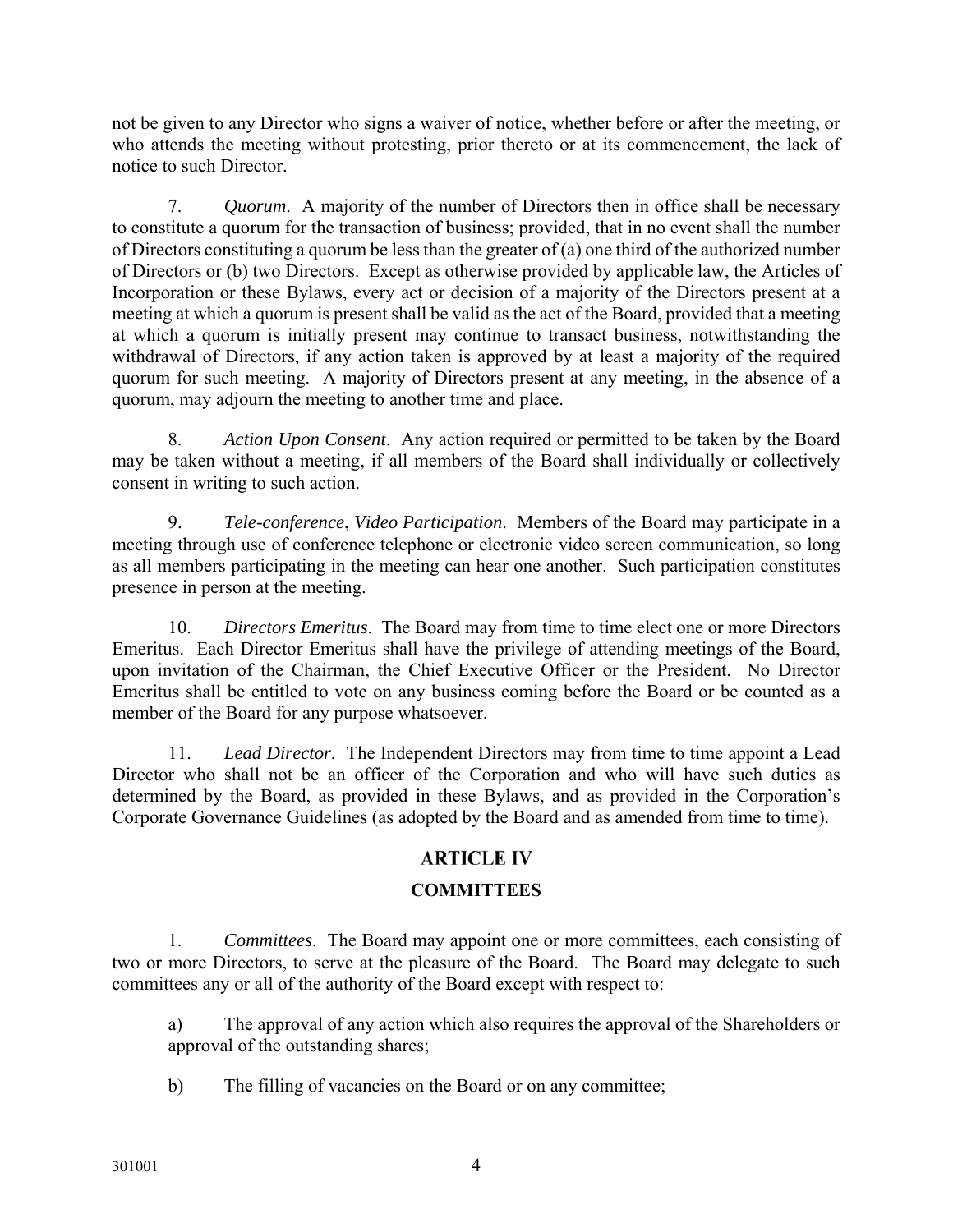c) The fixing of compensation of the Directors for serving on the Board or on any committee;

d) The amendment or repeal of bylaws or the adoption of new bylaws;

e) The amendment or repeal of any resolution of the Board which by its express terms is not so amendable or repealable;

f) A distribution to the Shareholders, except at a rate, in a periodic amount or within a price range set forth in the Articles of Incorporation or determined by the Board; and

g) The appointment of other committees of the Board or the members thereof.

Any such committee, or any member thereof, must be appointed by resolution adopted by a majority of the authorized number of Directors.

2. *Notice of Meetings*. Unless the Board shall establish different requirements for the giving of notice of committee meetings, notice of each meeting of any committee of the Board shall be given to each member of such committee, and the giving of such notice shall be subject to the same requirements as the giving of notice of Special Meetings of the Board, except that notice of regular meetings of any committee for which the date, time and place has been previously designated by resolution of the committee need not otherwise be given to members of the Committee.

3. *Conduct of Meetings*. The provisions of these Bylaws with respect to the conduct of meetings of the Board shall govern the conduct of committee meetings. Written minutes shall be kept of all committee meetings.

## **ARTICLE V**

### **SHAREHOLDER MEETINGS**

### 1. *Annual Meeting.*

a) An Annual Meeting of Shareholders shall be held each year on such date and at such time as may be designated by resolution of the Board.

b) At an Annual Meeting of Shareholders, only such business shall be conducted as shall have been properly brought before the Annual Meeting. To be properly brought before an Annual Meeting, business must be (i) specified in the notice of the Annual Meeting (or in any supplement or amendment thereto) given by or at the direction of the Board, (ii) brought before the Annual Meeting by or at the direction of the Board or by the Chairman, Chief Executive Officer or Lead Director, (iii) properly brought before the Annual Meeting by a Shareholder who is entitled to vote at the meeting and who complies with the notice procedures and other requirements set forth in this Article V, Section 1, or (iv) properly brought before the Annual Meeting by an Eligible Shareholder (as defined in Article V, Section 4 below) whose Shareholder Nominee (as defined in Article V, Section 4 below) is properly included in the Corporation's proxy materials for the relevant Annual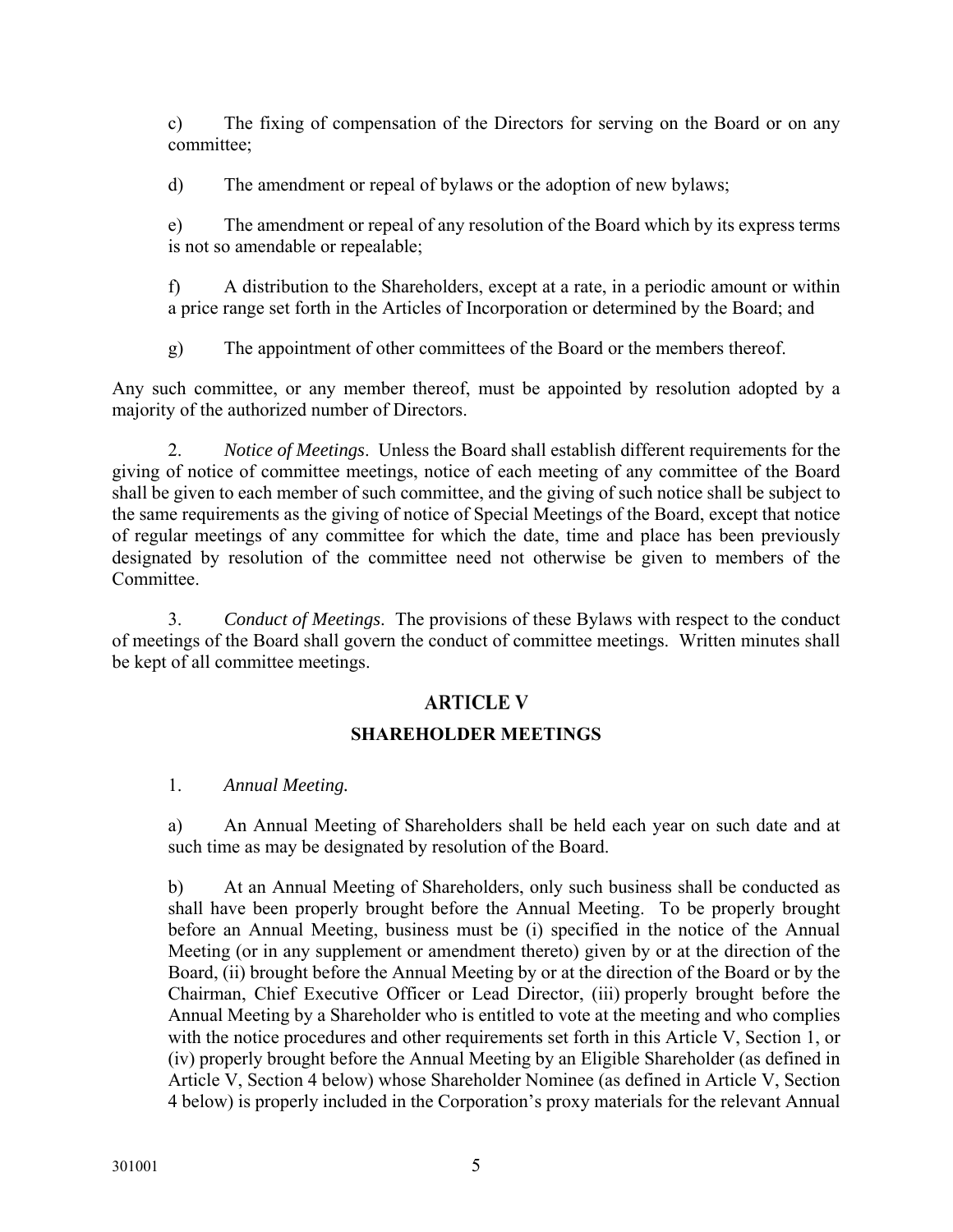Meeting. For the avoidance of doubt, the foregoing clauses (iii) and (iv) shall be the exclusive means for a Shareholder to make Director nominations, and the foregoing clause (iii) shall be the exclusive means for a Shareholder to propose other business (other than a proposal included in the Corporation's proxy materials pursuant to and in compliance with Rule 14a-8 under the Securities Exchange Act of 1934, as amended (including any successor provision of law, the "*Exchange Act*")), at an Annual Meeting of Shareholders. For business to be properly brought before an Annual Meeting by a Shareholder (including the nomination of any person for election to the Board) pursuant to the foregoing clause (iii), the Shareholder must have given timely and proper written notice to the Secretary.

To be timely under this Article V, Section 1, the Shareholder's written notice must be received by the close of business at the principal executive offices of the Corporation not less than 90 nor more than 120 days in advance of the date corresponding to the date of the last Annual Meeting of Shareholders; provided, however, that in the event the Annual Meeting to which the Shareholder's written notice relates is to be held on a date that differs by more than 60 days from the date of the last Annual Meeting of Shareholders, or if no Annual Meeting was held in the preceding year, the Shareholder's written notice to be timely must be so received not later than the close of business on the  $10<sup>th</sup>$  day following the date on which public disclosure of the date of the Annual Meeting is first made or given to Shareholders. As used in these Bylaws, (i) the "close of business" shall mean 5:00 p.m. local time at the principal executive offices of the Corporation on any calendar day and (ii) "public disclosure" shall include disclosure in a press release or in a document publicly filed by the Corporation with the Securities and Exchange Commission (the "*SEC*") pursuant to Section 13, 14 or 15(d) of the Exchange Act and the rules and regulations promulgated thereunder. In no event shall any adjournment, recess or postponement of an Annual Meeting or the public disclosure thereof commence a new time period (or extend any time period) for the giving of timely written notice for business to be properly brought before the Annual Meeting by a Shareholder as described in this Article V, Section 1.

To be proper under this Article V, Section 1, the Shareholder's written notice must set forth as to each matter the Shareholder proposes to bring before the Annual Meeting (u) a brief description of the business desired to be brought before the Annual Meeting and the reasons for conducting such business at the Annual Meeting, (v) the text of the proposal or business to be brought before the Annual Meeting (including the text of any resolutions proposed for consideration, and in the event that such business includes a proposal to amend these Bylaws, the language of the proposed amendment), (w) the name and address of the Shareholder as they appear on the Corporation's books and the name and address of any of its Shareholder Associated Persons (as defined below), (x) the class and number of shares of the Corporation that are beneficially owned or held of record by the Shareholder or any of its Shareholder Associated Persons, and a description of any and all Disclosable Interests (as defined below) held by the Shareholder or any of its Shareholder Associated Persons or to which any of them is a party,  $(y)$  a description of all agreements, arrangements or understandings between or among (A) such Shareholder, (B) any Shareholder Associated Person, and/or (C) any other person or persons (naming such person or persons), in each case relating to the business to be brought before the Annual Meeting or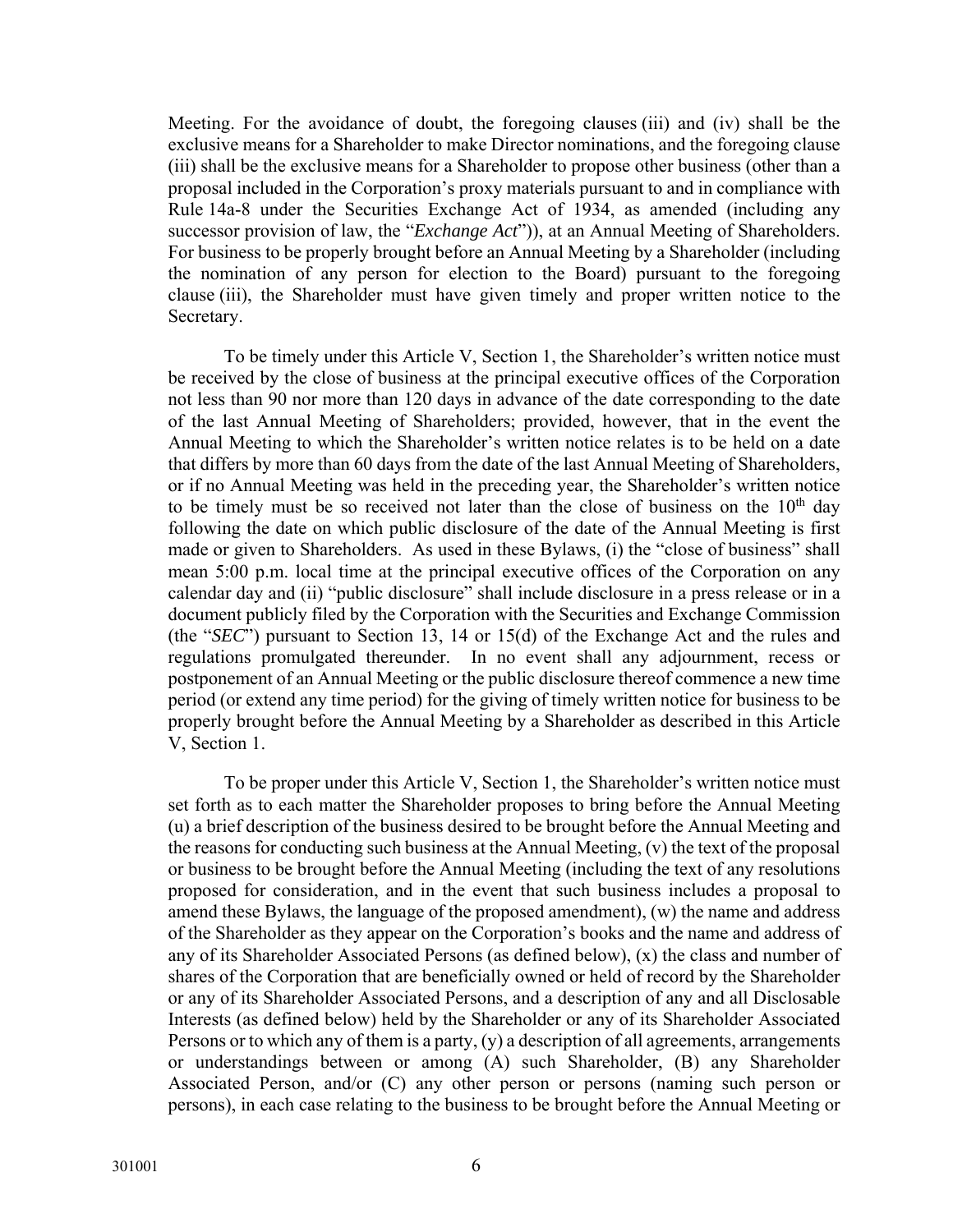pursuant to which such business is to be proposed by such Shareholder, and  $(z)$  any material interest of the Shareholder or any of its Shareholder Associated Persons in such business and such other information concerning the Shareholder, any of its Shareholder Associated Persons and such item of business as would be required under the rules of the SEC in a proxy statement soliciting proxies in support of the item of business proposed to be brought before the Annual Meeting; provided, however, that the disclosures required by this Section 1(b) shall not include any disclosures with respect to any broker, dealer, commercial bank, trust company or similar nominee solely as a result of such entity being the Shareholder directed to prepare and submit the notice required by these Bylaws on behalf of a beneficial owner or beneficial owners.

In addition, if the Shareholder's written notice relates to the nomination at the Annual Meeting of any person for election to the Board, such notice to be proper must also set forth (A) the name, age, business address and residence address of each person to be so nominated, (B) the principal occupation or employment of each such person, (C) the number of shares of the Corporation beneficially owned or held of record by each such person, and a description of any and all Disclosable Interests held by each such person or to which each such person is a party, (D) a description of all agreements, arrangements or understandings (including compensation) between or among (i) such Shareholder, (ii) each nominee, (iii) any Shareholder Associated Person, and/or (iv) any other person or persons (naming such person or persons), in each case relating to the nomination or pursuant to which the nomination or nominations are to be made by such Shareholder and/or relating to the candidacy or service of the nominee as a Director of the Corporation, (E) such other information concerning each such person as would be required under the rules of the SEC in a proxy statement soliciting proxies for the election of such person as a Director, and must be accompanied by a consent, signed by each such person, to serve as a Director of the Corporation if elected, and (F) if any such nominee or the Shareholder nominating the nominee or any such Shareholder Associated Person expresses an intention or recommendation that the Corporation enter into a strategic transaction, any material interest in such transaction of each such proposed nominee, Shareholder or Shareholder Associated Person, including without limitation any equity interests or any Disclosable Interests held by each such nominee, Shareholder or Shareholder Associated Person in any other person the value of which interests could reasonably be expected to be materially affected by such transaction. In addition, such notice must contain a written and signed representation and agreement of each such nominee, pursuant to which such nominee represents and agrees that such nominee (A) is not and will not become a party to any agreement, arrangement or understanding with, and has not given any commitment or assurance to, any person or entity as to how such nominee, if elected as a Director, will act or vote on any issue or question or that could reasonably be expected to limit or interfere with such nominee's ability to comply with his or her fiduciary duties under applicable law that has not been disclosed to the Corporation, (B) is not and will not become a party to any agreement, arrangement or understanding with any person or entity other than the Corporation with respect to any direct or indirect compensation, reimbursement, or indemnification in connection with service or action as a Director that has not been disclosed to the Corporation, and (C) if elected as a Director, will comply with all of the Corporation's then existing corporate governance, conflict of interest, confidentiality and stock ownership and trading policies, codes and guidelines and any other Corporation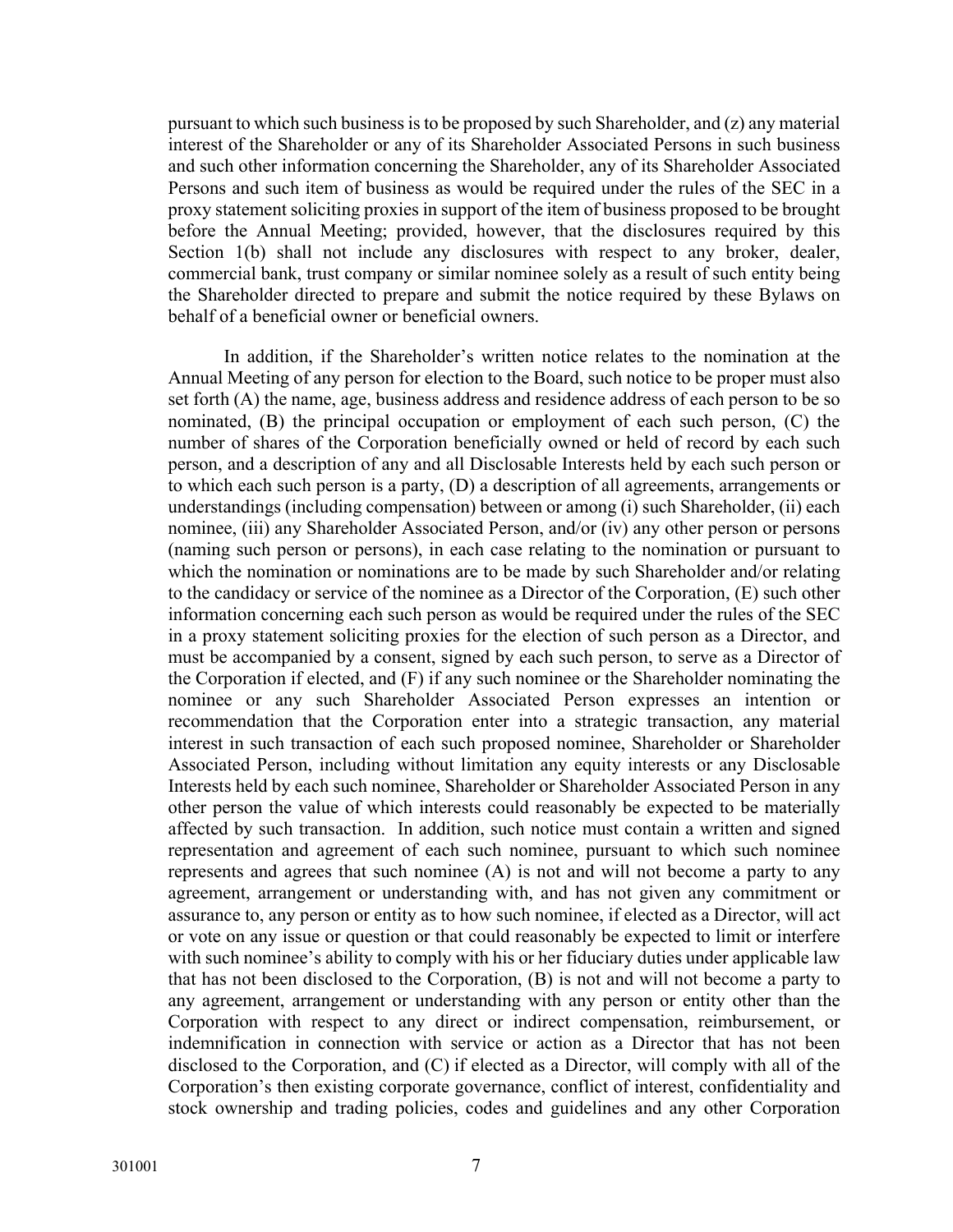policies, codes and guidelines applicable to Directors. To be proper notice, the Shareholder's notice must also include a written questionnaire completed by the proposed nominee with respect to the background and qualifications of such proposed nominee (which form of questionnaire shall be provided by the Secretary upon written request).

c) In addition, to be proper and timely written notice to the Secretary, a Shareholder providing notice of any business (including the nomination of any person for election to the Board) proposed to be made at an Annual Meeting shall further update and supplement such notice, if necessary, so that the information provided or required to be provided in such notice pursuant to this Article V, Section 1 shall be true and correct as of the record date for the meeting and as of the date that is 10 business days prior to the meeting or any adjournment or postponement thereof. Such update and supplement (or, if applicable, written confirmation that the information provided in such notice is still true and correct as of the applicable date) shall be delivered to, or mailed to and received by, the Secretary at the principal executive offices of the Corporation not later than five business days after the record date for the meeting (in the case of the update and supplement required to be made as of the record date), and not later than eight business days prior to the date for the meeting or, if practicable, any adjournment or postponement thereof and, if not practicable, on the first practicable date prior to the date to which the meeting has been adjourned or postponed (in the case of the update and supplement required to be made as of 10 business days prior to the meeting or any adjournment or postponement thereof). A Shareholder, in his or her initial written notice of any business to the Secretary, shall confirm his or her intention to update and supplement such notice as required herein.

d) Nothing in these Bylaws shall be deemed to affect any rights of Shareholders to request inclusion of proposals in the Corporation's proxy statement pursuant to Rule 14a-8 under the Exchange Act. Notwithstanding anything in these Bylaws to the contrary, except for proposals properly and timely made in accordance with Rule 14a-8 under the Exchange Act and included in the notice of Annual Meeting given by or at the direction of the Board, no business shall be conducted at an Annual Meeting except in accordance with the procedures set forth in this Article V, Section 1 and Article V, Section 4.

e) As used in this Article V, Section 1, "Shareholder Associated Person" shall mean (i) the beneficial owner or beneficial owners on whose behalf the written notice of business proposed to be brought before the Annual Meeting is made, if different from the Shareholder proposing such business and (ii) each "affiliate" or "associate" (each within the meaning of Rule 12b-2 under the Exchange Act for purposes of these Bylaws) of each such Shareholder or beneficial owner.

f) As used in this Article V, Section 1, "Disclosable Interests" shall mean any agreement, arrangement or understanding (including but not limited to any derivatives, swaps, long or short positions, options, warrants, convertible securities, stock appreciation or similar rights, hedging transactions, and borrowed or loaned shares) that is held or has been entered into, directly or indirectly, by or on behalf of such Shareholder, the nominee proposed by such Shareholder, as applicable, or any such Shareholder Associated Person, the effect or intent of which is to mitigate loss to, manage the risk or benefit of share price changes for, provide the opportunity to profit from share price changes to, or maintain,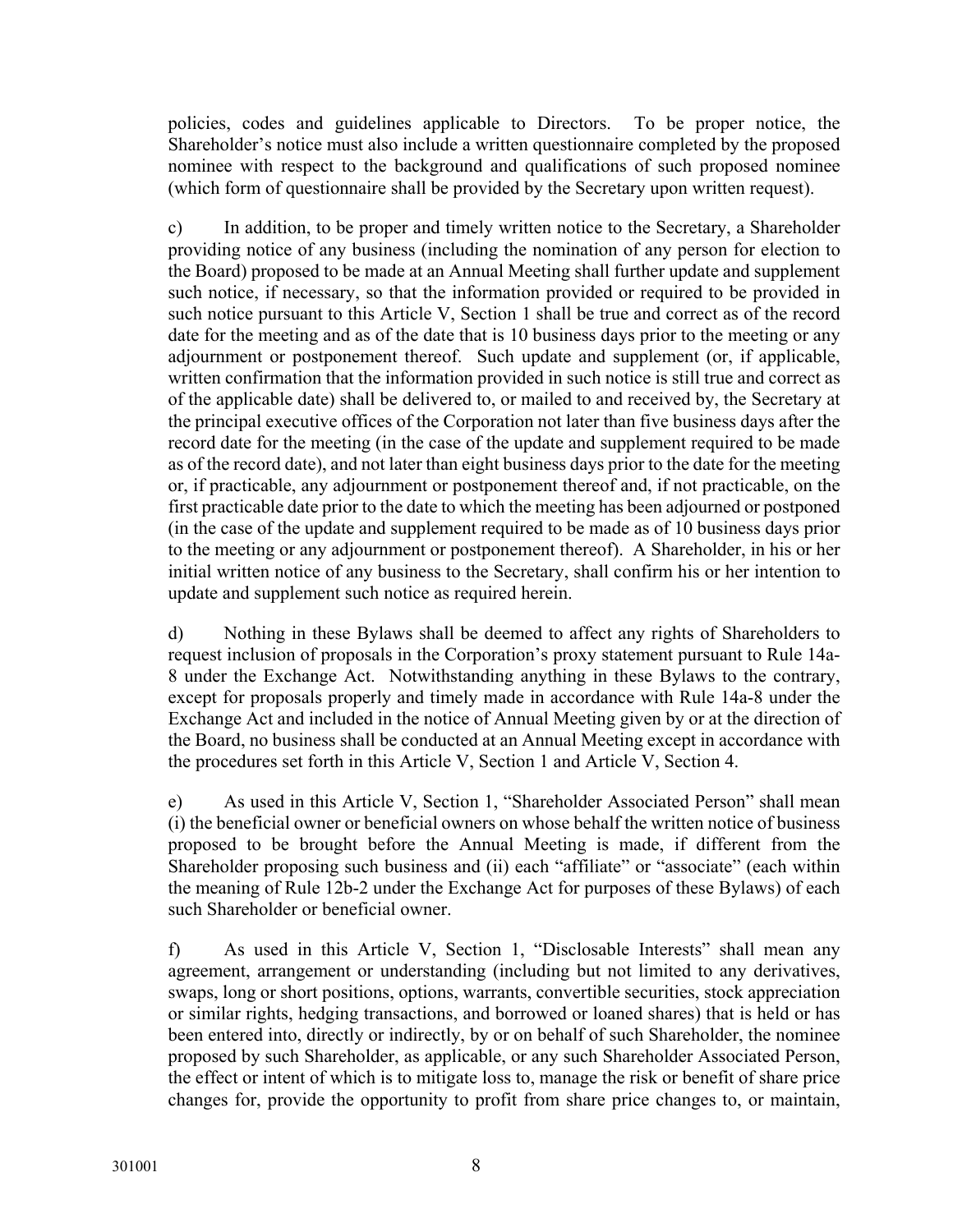increase or decrease the voting power of, such Shareholder, proposed nominee, as applicable, or any such Shareholder Associated Person, with respect to shares of stock of the Corporation; provided, however, that Disclosable Interests shall not include any such disclosures with respect to any broker, dealer, commercial bank, trust company or similar nominee solely as a result of such entity being the Shareholder directed to prepare and submit the notice required by these Bylaws on behalf of a beneficial owner or beneficial owners.

g) For purposes of this Article V, to be considered a "qualified representative" of the Shareholder, a person must be a duly authorized officer, manager or partner of such Shareholder or must be authorized by a writing executed by such Shareholder or an electronic transmission delivered by such Shareholder to act for such Shareholder as proxy at the applicable Annual Meeting or Special Meeting and such person must produce such writing or electronic transmission, or a reliable reproduction of the writing or electronic transmission, at the applicable Annual Meeting or Special Meeting.

2. *Special Meetings*. Special Meetings of the Shareholders for any purpose whatsoever may be called at any time (i) by the Chairman, the Chief Executive Officer, the President or the Board, or (ii) by one or more Shareholders holding not less than one-tenth of the voting power of the Corporation. The person or persons calling any such meeting shall concurrently specify (x) the purpose of such Special Meeting, (y) the business proposed to be transacted at such Special Meeting and the reasons for conducting such business at the meeting, and (z) the text of the proposal or business to be brought before the Special Meeting (including the text of any resolutions proposed for consideration, and in the event that such business includes a proposal to amend these Bylaws, the language of the proposed amendment). In connection with any Special Meeting called in accordance with the provisions of this Article V, Section 2, upon request in writing sent pursuant to Section 601(c) of the General Corporation Law (or any successor provision) by the person or persons calling such meeting (to be in proper form, such request, if sent by a Shareholder or Shareholders, shall include the information required by Article V, Sections 1(b) and 1(c) of these Bylaws), it shall be the duty of the Secretary, subject to the immediately succeeding sentence, to cause notice of such meeting to be given in accordance with Article V, Section 6 of these Bylaws as promptly as reasonably practicable and, in connection therewith, to establish the place and, subject to Section 601(c) of the General Corporation Law (or any successor provision), the date and hour of such meeting. Within five business days after receiving such a request from a Shareholder or Shareholders of the Corporation, the Board shall determine whether such Shareholder or Shareholders have properly satisfied the requirements for calling a Special Meeting of the Shareholders in accordance with the provisions of this Article V, Section 2 and shall notify the requesting party or parties of its finding. In the event a Special Meeting is called pursuant to clause (i) of this Article V, Section 2 for the purpose of electing one or more Directors, any Shareholder entitled to vote in such election of Directors may nominate a person or persons (as the case may be) for election to such position(s) as specified in the Corporation's notice of meeting, only if the Shareholder has given timely and proper written notice to the Secretary. To be timely under this Article V, Section 2, the Shareholder's written notice must be received by the close of business at the principal executive offices of the Corporation not more than 120 days in advance of the date of such Special Meeting and not less than the later of 90 days prior to the date of such Special Meeting or the  $10<sup>th</sup>$  day following the date on which public disclosure of the date of the Special Meeting and of the nominees proposed by the Board to be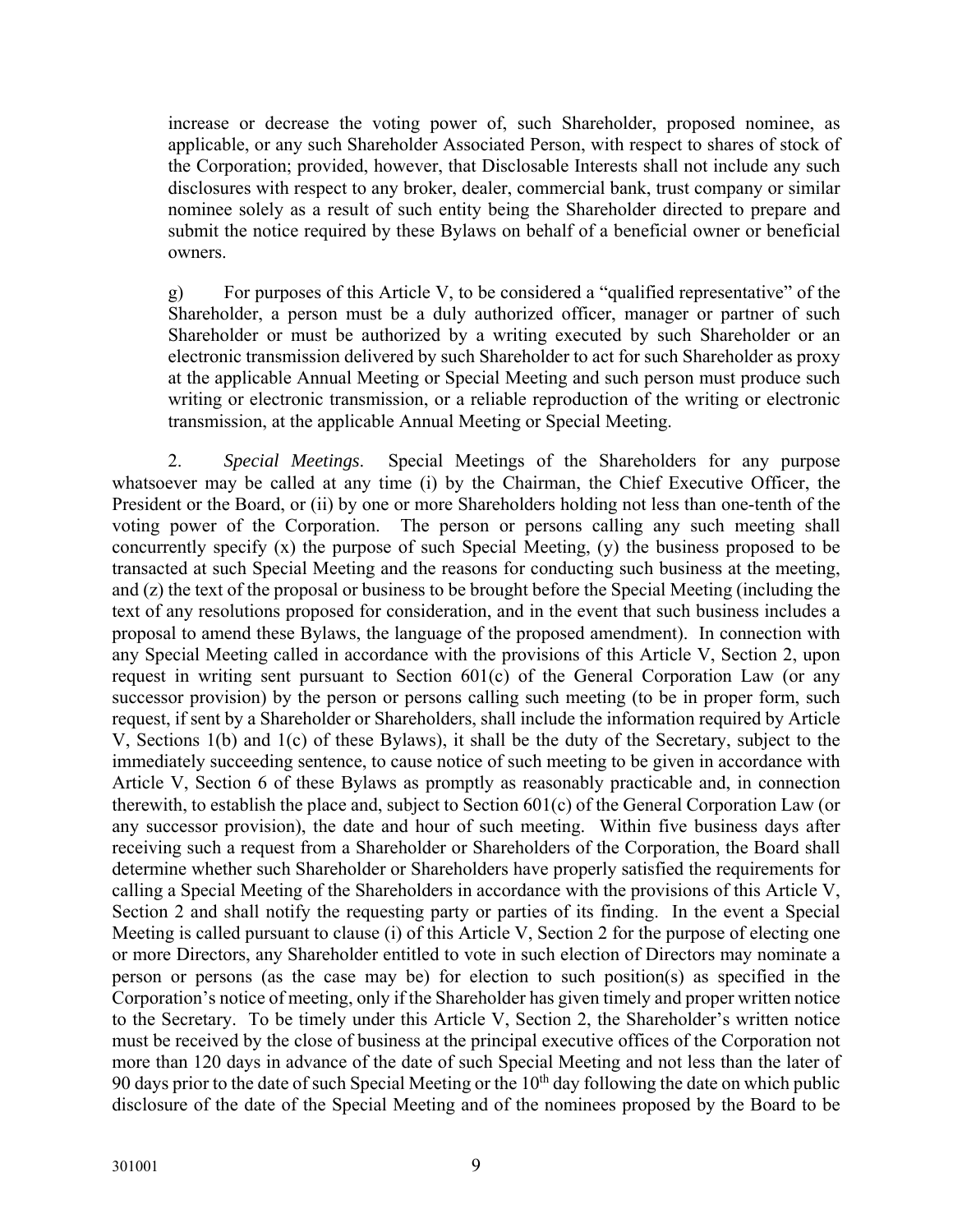elected at such meeting is first made or given to Shareholders. To be proper, the notice shall include the information required by Article V, Sections 1(b) and 1(c) of these Bylaws. In no event shall any adjournment, recess or postponement of a Special Meeting or the public disclosure thereof commence a new time period (or extend any time period) for the giving of timely written notice for business to be properly brought before the Special Meeting by a Shareholder as described in this Article V, Section 2.

3. *Determination of Proper Business*. Each of the Board, the Chairman of the Board, Lead Director and the presiding officer of any Annual or Special Meeting shall have the power to determine whether business was properly and timely proposed in accordance with the provisions of this Article V, and if any of them should determine that such business is not in compliance with this Article V, the presiding officer of the Annual or Special Meeting shall have the authority to declare at the meeting that any such business was not properly and timely brought before the meeting and shall not be transacted. Notwithstanding the foregoing provisions of this Article V, unless otherwise required by law, if the Shareholder (or a qualified representative of the Shareholder) does not appear at the Annual or Special Meeting and any adjournment thereof to present a nomination or other proposed business, such nomination shall be disregarded or such proposed business shall not be transacted, as the case may be, notwithstanding that proxies in respect of such vote may have been received by the Corporation. At any adjourned Annual or Special Meeting, the Corporation may transact any business that might have been properly transacted at the original meeting.

## 4. *Proxy Access for Director Nominations.*

a) Subject to the terms and conditions of these Bylaws, in connection with an Annual Meeting of Shareholders at which Directors are to be elected, the Corporation will include in its proxy statement and on its form of proxy the name of a nominee for election to the Board submitted pursuant to this Article V, Section 4 (a "*Shareholder Nominee*"), and will include in its proxy statement the "Required Information" (as defined below), if:

i) the Shareholder Nominee satisfies the eligibility requirements in this Article V, Section 4,

ii) the Shareholder Nominee is identified in a timely notice (the "*Shareholder Notice*") that satisfies this Article V, Section 4 and is delivered by a Shareholder that qualifies as, or is acting on behalf of, an Eligible Shareholder (as defined below),

iii) the Eligible Shareholder expressly elects at the time of the delivery of the Shareholder Notice to have the Shareholder Nominee included in the Corporation's proxy materials, and

iv) the additional requirements of these Bylaws are met.

b) To qualify as an "Eligible Shareholder," a Shareholder or a group as described in this Article V, Section 4(b) must: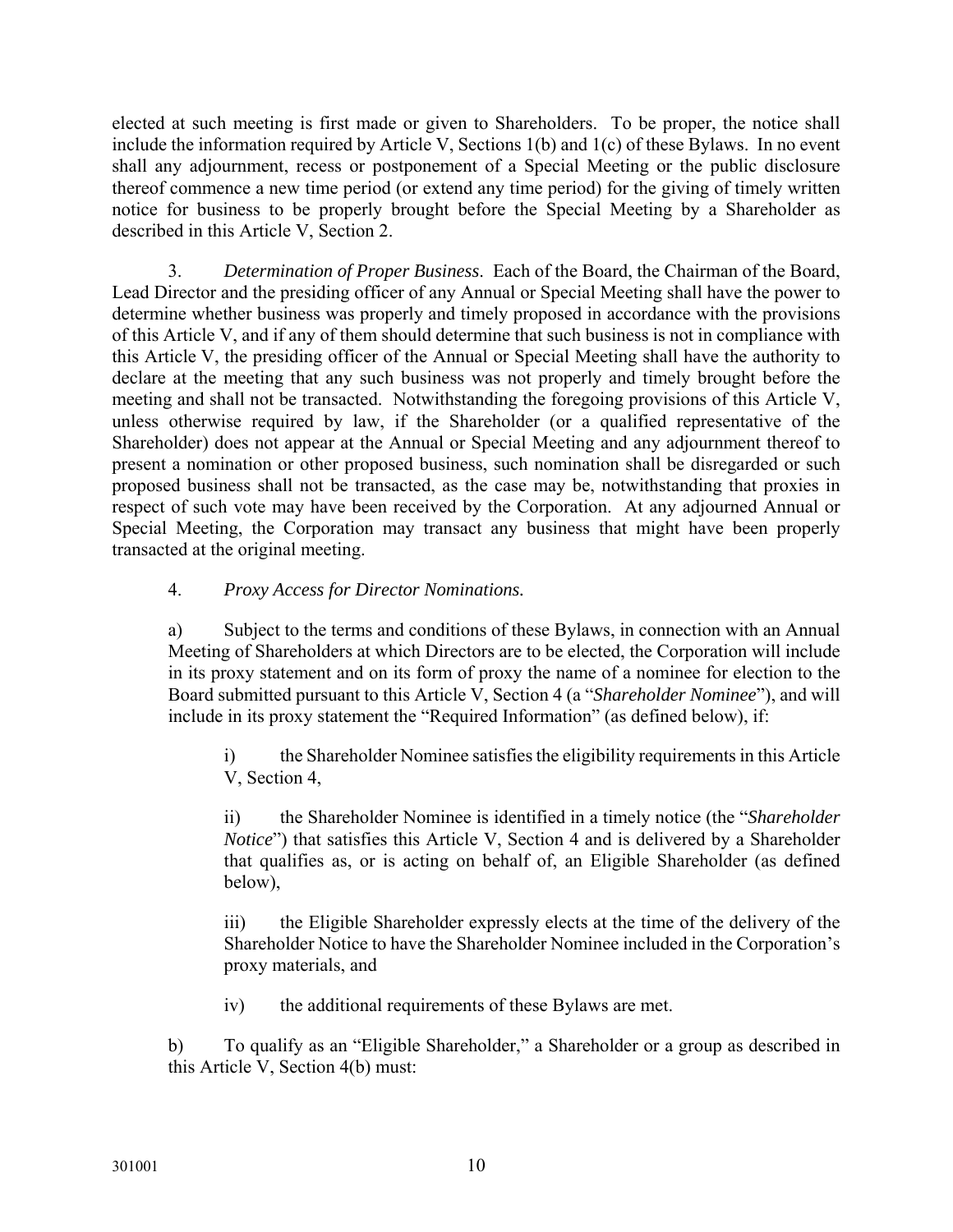i) Own and have Owned (as defined below), continuously for at least three years as of the date of the Shareholder Notice, a number of shares that represents at least three percent of the outstanding shares of the Corporation that are entitled to vote in the election of Directors as of the date of the Shareholder Notice (the "*Required Shares*"), and

ii) thereafter continue to Own the Required Shares through such Annual Meeting of Shareholders.

For purposes of satisfying the ownership requirements of this Article V, Section 4(b), a group of no more than 20 Shareholders and/or beneficial owners may aggregate the number of shares of the Corporation that each group member has Owned continuously for at least three years as of the date of the Shareholder Notice. No shares may be attributed to more than one Eligible Shareholder, and no Shareholder or beneficial owner, alone or together with any of its affiliates, may individually or as a member of a group qualify as more than one Eligible Shareholder under this Article V, Section 4. A group of any two or more (A) funds that are under common management and investment control or (B) publicly offered funds that are part of the same family of funds (whether organized in the U.S. or outside the U.S.) that hold themselves out to investors as related companies for purposes of investment and investor services, shall be treated as one Shareholder or beneficial owner. Whenever an Eligible Shareholder consists of a group of Shareholders and/or beneficial owners, any and all requirements and obligations for an Eligible Shareholder set forth in this Article V, Section 4 must be satisfied by and as to each such Shareholder or beneficial owner, except that shares may be aggregated as specified in this Article V, Section 4(b) and except as otherwise provided in this Article V, Section 4. The term "affiliate" or "affiliates" shall have the meanings set forth in Article V, Section 1(e).

c) For purposes of this Article V, Section 4:

i) A Shareholder or beneficial owner shall be deemed to "Own" only those outstanding shares of stock as to which such person possesses both (A) the full voting and investment rights pertaining to the shares and (B) the full economic interest in (including the opportunity for profit and risk of loss on) such shares; provided that the number of shares calculated in accordance with clauses (A) and (B) shall not include any shares (1) sold by such person or any of its affiliates in any transaction that has not been settled or closed, (2) borrowed by such person or any of its affiliates for any purposes or purchased by such person or any of its affiliates pursuant to an agreement to resell, or (3) subject to any option, warrant, forward contract, swap, contract of sale, or other derivative or similar agreement entered into by such person or any of its affiliates, whether any such instrument or agreement is to be settled with shares or with cash based on the notional amount or value of outstanding shares of stock, in any such case which instrument or agreement has, or is intended to have, or if exercised would have, the purpose or effect of  $(x)$  reducing in any manner, to any extent or at any time in the future, such person's or its affiliates' full right to vote or direct the voting of any such shares, and/or (y) hedging, offsetting, or altering to any degree any gain or loss arising from the full economic ownership of such shares by such person or its affiliate. The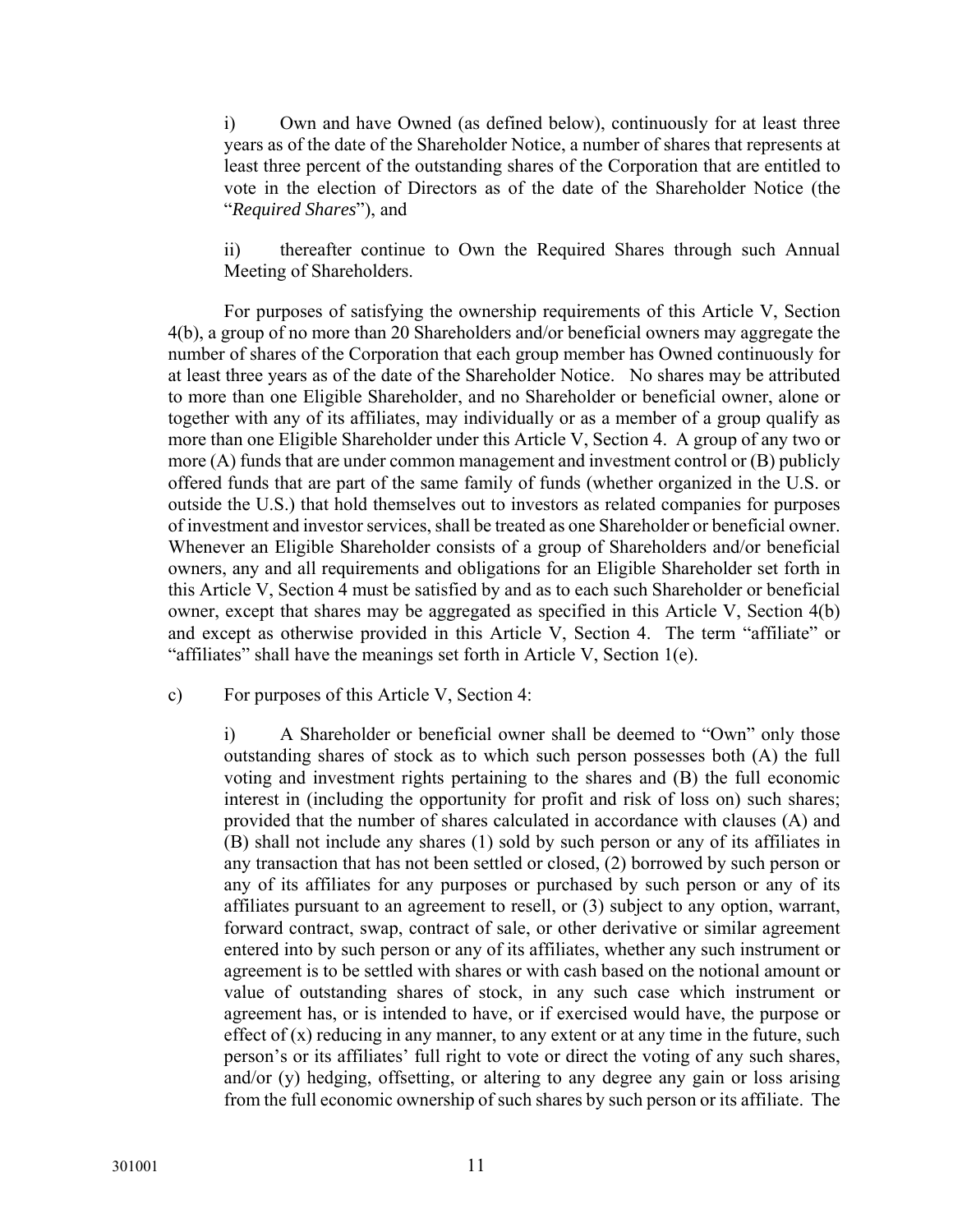terms "Owned," "Owning" and other variations of the word "Own," when used with respect to a Shareholder or beneficial owner, shall have correlative meanings.

ii) A Shareholder or beneficial owner shall "Own" shares held in the name of a nominee or other intermediary so long as the person retains the right to instruct how the shares are voted with respect to the election of Directors and the right to direct the disposition thereof and possesses the full economic interest in the shares. The person's Ownership of shares shall be deemed to continue during any period in which the person has delegated any voting power by means of a proxy, power of attorney, or other instrument or arrangement that is revocable at any time by the person.

iii) A Shareholder or beneficial owner's Ownership of shares shall be deemed to continue during any period in which the person has loaned such shares provided that (A) the person both has the power to recall such loaned shares on five business days' notice and recalls the loaned shares within five business days of being notified that its Shareholder Nominee will be included in the Corporation's proxy materials for the relevant Annual Meeting, and (B) the person holds the recalled shares through such Annual Meeting.

d) For purposes of this Article V, Section 4, the "Required Information" that the Corporation will include in its proxy statement is:

i) the information set forth in the Schedule 14N provided with the Shareholder Notice concerning each Shareholder Nominee and the Eligible Shareholder that is required to be disclosed in the Corporation's proxy statement by the applicable requirements of the Exchange Act and the rules and regulations thereunder, and

ii) if the Eligible Shareholder so elects, a written statement of the Eligible Shareholder (or, in the case of a group, a written statement of the group), not to exceed 500 words, in support of each Shareholder Nominee, which must be provided at the same time as the Shareholder Notice for inclusion in the Corporation's proxy statement for the Annual Meeting (the "*Statement*").

Notwithstanding anything to the contrary contained in this Article V, Section 4, the Corporation may omit from its proxy materials any information or Statement that it, in good faith, believes (i) is untrue in any material respect (or omits a material fact necessary in order to make the statements made, in light of the circumstances under which they are made, not misleading), (ii) would, directly or indirectly, impugn the character, integrity or personal reputation of, or make charges concerning improper, illegal or immoral conduct or associations, without factual foundation, with respect to any person, or (iii) would violate any applicable law, rule, regulation or listing standard. Nothing in this Article V, Section 4 shall limit the Corporation's ability to solicit against and include in its proxy materials its own statements relating to any Eligible Shareholder or Shareholder Nominee.

e) The Shareholder Notice shall set forth all information, representations and agreements required under Article V, Section 1(b) above (and for such purposes, references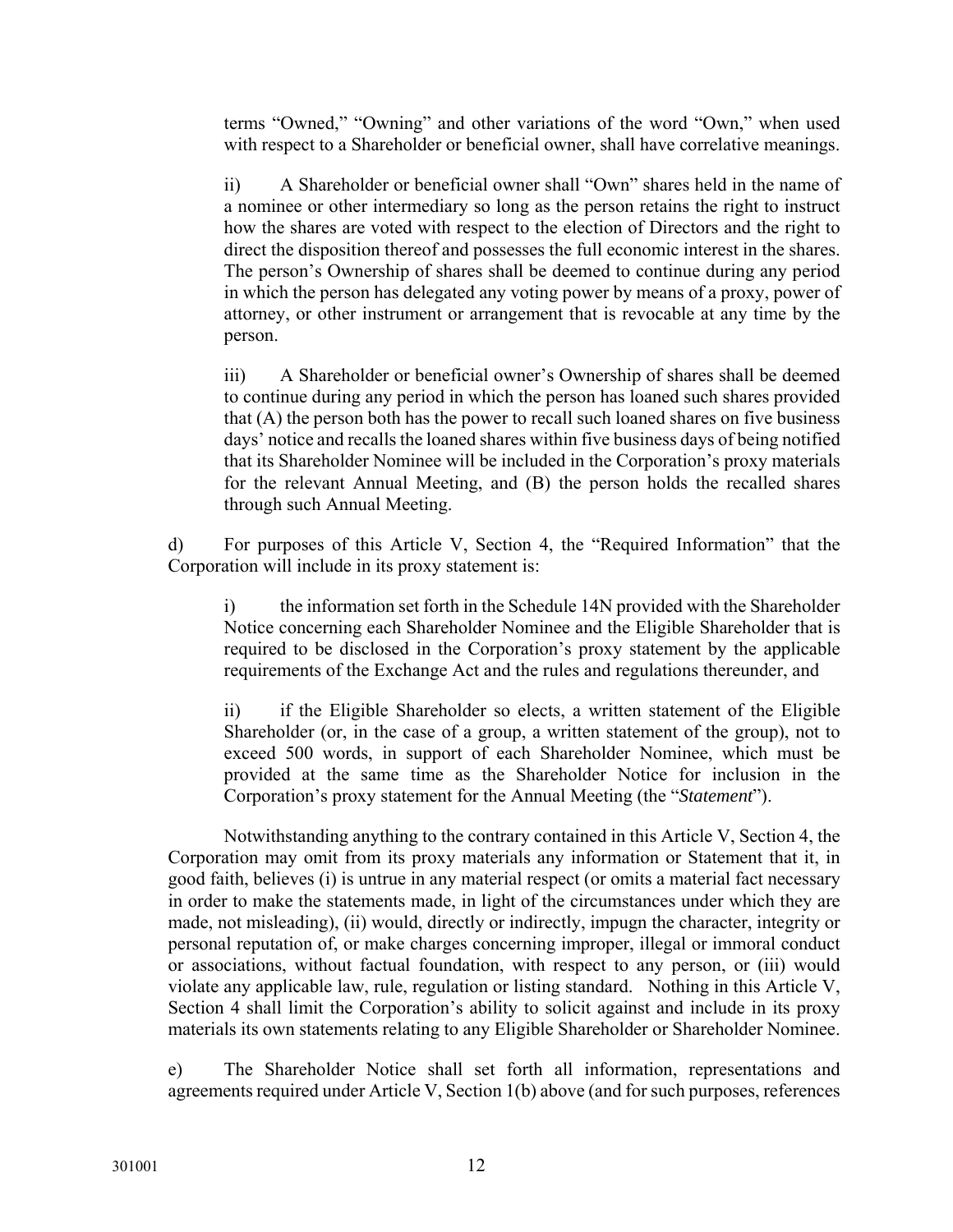in Article V, Section 1(b) to any "Shareholder Associated Person" shall be deemed to refer to "Eligible Shareholder" and each affiliate or associate thereof), and in addition such Shareholder Notice shall include:

i) a copy of the Schedule 14N that has been or concurrently is filed with the SEC under the Exchange Act,

ii) the details of any relationship that existed within the past three years and that would have been described pursuant to Item 6(e) of Schedule 14N (or any successor item) if such relationship existed on the date of submission of the Schedule 14N,

iii) a statement of the Eligible Shareholder (and in the case of a group, the written agreement of each Shareholder or beneficial owner whose shares are aggregated for purposes of constituting an Eligible Shareholder), which statement(s) shall also be included in the Schedule 14N filed with the SEC: (A) setting forth and certifying to the number of shares of the Corporation that the Eligible Shareholder Owns and has Owned (as defined in Article V, Section 4(c) of these Bylaws) continuously for at least three years as of the day immediately prior to the date of the Shareholder Notice and (B) agreeing to continue to Own such shares through the Annual Meeting,

iv) the written agreement of the Eligible Shareholder (and in the case of a group, the written agreement of each Shareholder or beneficial owner whose shares are aggregated for purposes of constituting an Eligible Shareholder) addressed to the Corporation, setting forth the following additional agreements, representations, and warranties:

A) it will provide (1) the information required under Article V, Section 1(b) through and as of the tenth business day immediately preceding the Annual Meeting and as of the record date, (2) written statements from the record holder and intermediaries as required under Article V, Section 4(g) verifying the Eligible Shareholder's continuous Ownership of the Required Shares, through and as of the tenth business day immediately preceding the Annual Meeting and as of the record date, and (3) immediate notice to the Corporation if the Eligible Shareholder ceases to own any of the Required Shares prior to the Annual Meeting of Shareholders,

B) it (1) acquired the Required Shares in the ordinary course of business and not with the intent to change or influence control at the Corporation, and does not presently have any such intent, (2) has not nominated and will not nominate for election to the Board at the Annual Meeting any person other than the Shareholder Nominee(s) being nominated pursuant to this Article V, Section 4, (3) has not engaged and will not engage in, and has not been and will not be a participant (as defined in Item 4 of Exchange Act Schedule 14A) in, a solicitation within the meaning of Exchange Act Rule 14a-1(l), in support of the election of any individual as a Director at the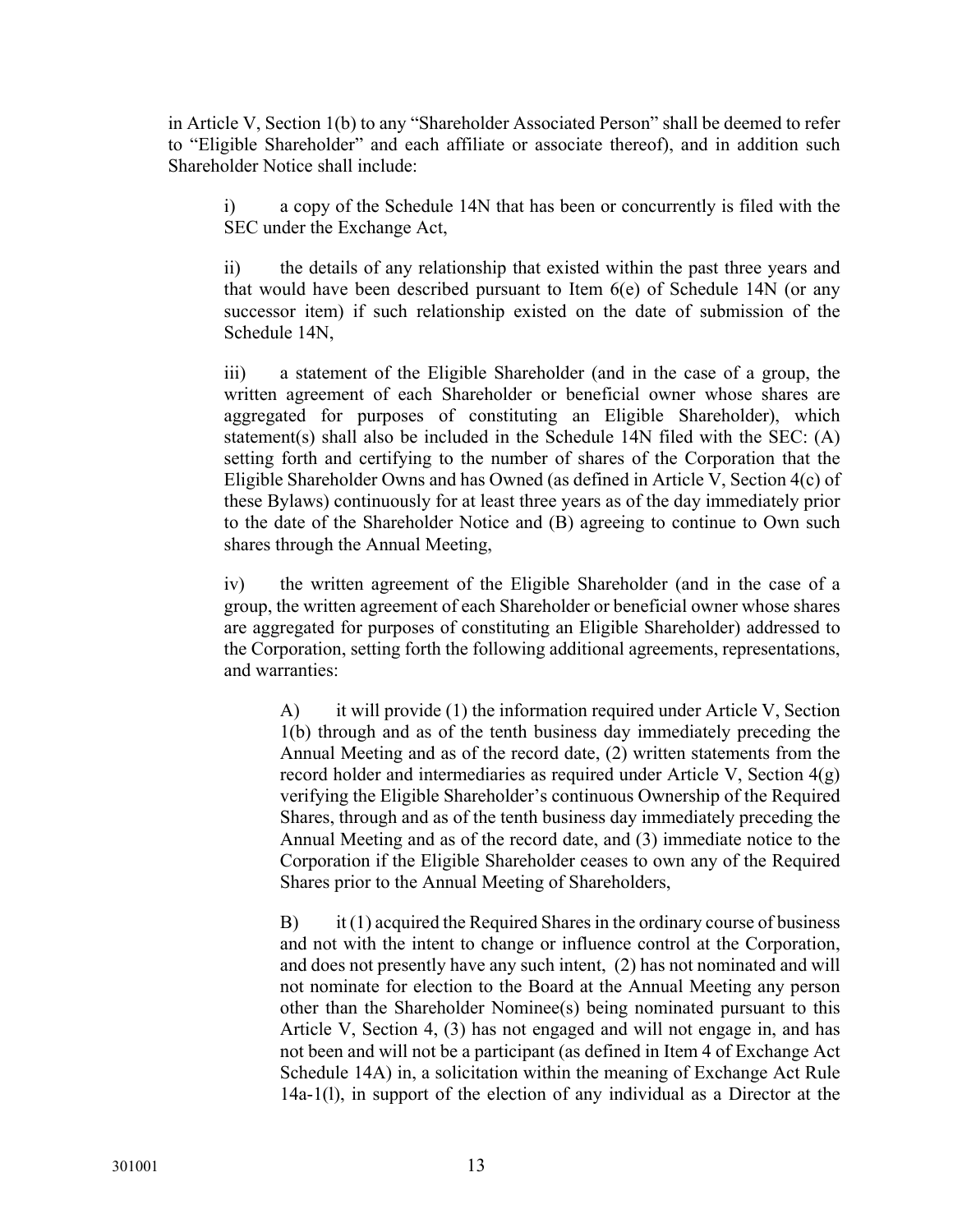Annual Meeting other than its Shareholder Nominee or a nominee of the Board, and (4) will not distribute to any Shareholder any form of proxy for the Annual Meeting other than the form distributed by the Corporation, and

C) it will (1) assume all liability stemming from any legal or regulatory violation arising out of the Eligible Shareholder's communications with the Shareholders of the Corporation or out of the information that the Eligible Shareholder provided to the Corporation, (2) indemnify and hold harmless the Corporation and each of its Directors, officers and employees individually against any liability, loss or damages in connection with any threatened or pending action, suit or proceeding, whether legal, administrative or investigative, against the Corporation or any of its Directors, officers or employees arising out of any nomination submitted by the Eligible Shareholder pursuant to this Article V, Section 4, (3) comply with all laws, rules, regulations and listing standards applicable to any solicitation in connection with the Annual Meeting, (4) file all materials described below in Article V, Section  $4(g)(iii)$  with the SEC, regardless of whether any such filing is required under Exchange Act Regulation 14A, or whether any exemption from filing is available for such materials under Exchange Act Regulation 14A, and (5) promptly provide to the Corporation such other information as the Corporation may reasonably request, promptly upon, but in any event within five business days after, such request, and

v) in the case of a nomination by a group, the binding and conclusive designation by all group members of one group member that is authorized to act on behalf of all members of the group with respect to the nomination and matters related thereto, including withdrawal of the nomination. Any action or statement by the authorized group member with respect to the nomination and all matters related thereto, including withdrawal of the nomination, shall be valid, conclusive and binding on all members of the group and the Corporation shall be entitled to rely on such statement or action without any duty to verify its authenticity or whether the authorized group member had the authority to so act or state.

f) To be timely under this Article V, Section 4, the Shareholder Notice must be delivered by a Shareholder to the Secretary at the principal executive offices of the Corporation by the close of business not less than 120 days nor more than 150 days prior to the first anniversary of the date (as stated in the Corporation's proxy materials) the definitive proxy statement was first sent to Shareholders in connection with the preceding year's Annual Meeting of Shareholders; provided, however, that in the event the Annual Meeting is more than 60 days before or after the anniversary of the preceding year's meeting, or if no Annual Meeting was held in the preceding year, to be timely, the Shareholder Notice must be so delivered by the close of business not more than 150 days prior to such Annual Meeting and not less than the later of 120 days prior to such Annual Meeting or the 10th day following the day on which public disclosure (as defined in Article V, Section 1(b) above) of the date of such meeting is first made or given to Shareholders. The Shareholder Notice shall be deemed submitted on the date on which all of the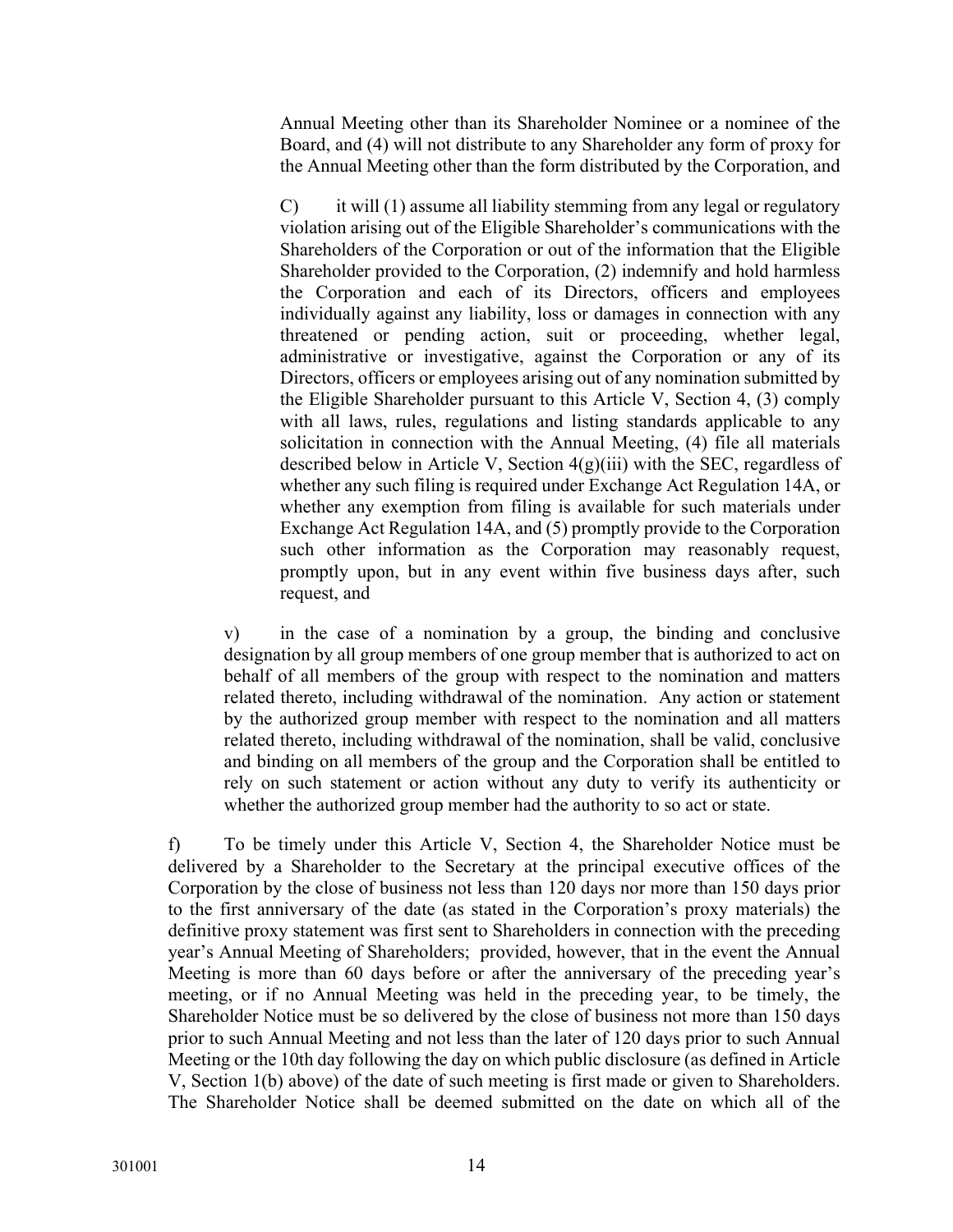information and documents referred to in this Article V, Section 4 (other than such information and documents contemplated to be provided after the date the Shareholder Notice is provided) have been delivered to the Secretary. In no event shall any adjournment, recess or postponement of an Annual Meeting or the public disclosure thereof commence a new time period (or extend any time period) for the giving of a timely Shareholder Notice as described above.

g) An Eligible Shareholder must:

i) simultaneously with its delivery of the Shareholder Notice, provide to the Corporation one or more written statements from the record holder(s) of the Required Shares and from each intermediary through which the Required Shares are or have been held, in each case during the requisite three-year holding period, specifying the number of shares that the Eligible Shareholder Owns, and has Owned continuously in compliance with this Article V, Section 4,

ii) include in the Schedule 14N filed with the SEC a statement by the Eligible Shareholder (and in the case of a group, by each Shareholder or beneficial owner whose shares are aggregated for purposes of constituting an Eligible Shareholder) certifying (A) the number of shares of the Corporation that it Owns and has Owned continuously for at least three years as of the day immediately preceding the date of the Shareholder Notice, and (B) that it Owns and has Owned such shares within the meaning of Article V, Section 4(c),

iii) file with the SEC any solicitation or other communication by or on behalf of the Eligible Shareholder relating to the Corporation's Annual Meeting of Shareholders, one or more of the Corporation's Directors or Director nominees or any Shareholder Nominee, regardless of whether any such filing is required under Exchange Act Regulation 14A or whether any exemption from filing is available for such solicitation or other communication under Exchange Act Regulation 14A, and

iv) in the case of any group, within five business days after the date of the Shareholder Notice, provide to the Corporation documentation reasonably satisfactory to the Corporation demonstrating that the number of Shareholders and/or beneficial owners within such group does not exceed 20, including whether a group of funds qualifies as one Shareholder or beneficial owner within the meaning of Article V, Section 4(b).

The information provided pursuant to this Article V, Section  $4(g)$  shall be deemed part of the Shareholder Notice for purposes of this Article V, Section 4.

h) Within the time period for delivery of the Shareholder Notice, a written representation and agreement of each Shareholder Nominee shall be delivered to the Secretary at the principal executive offices of the Corporation, which shall be signed by each Shareholder Nominee and shall represent and agree that such Shareholder Nominee: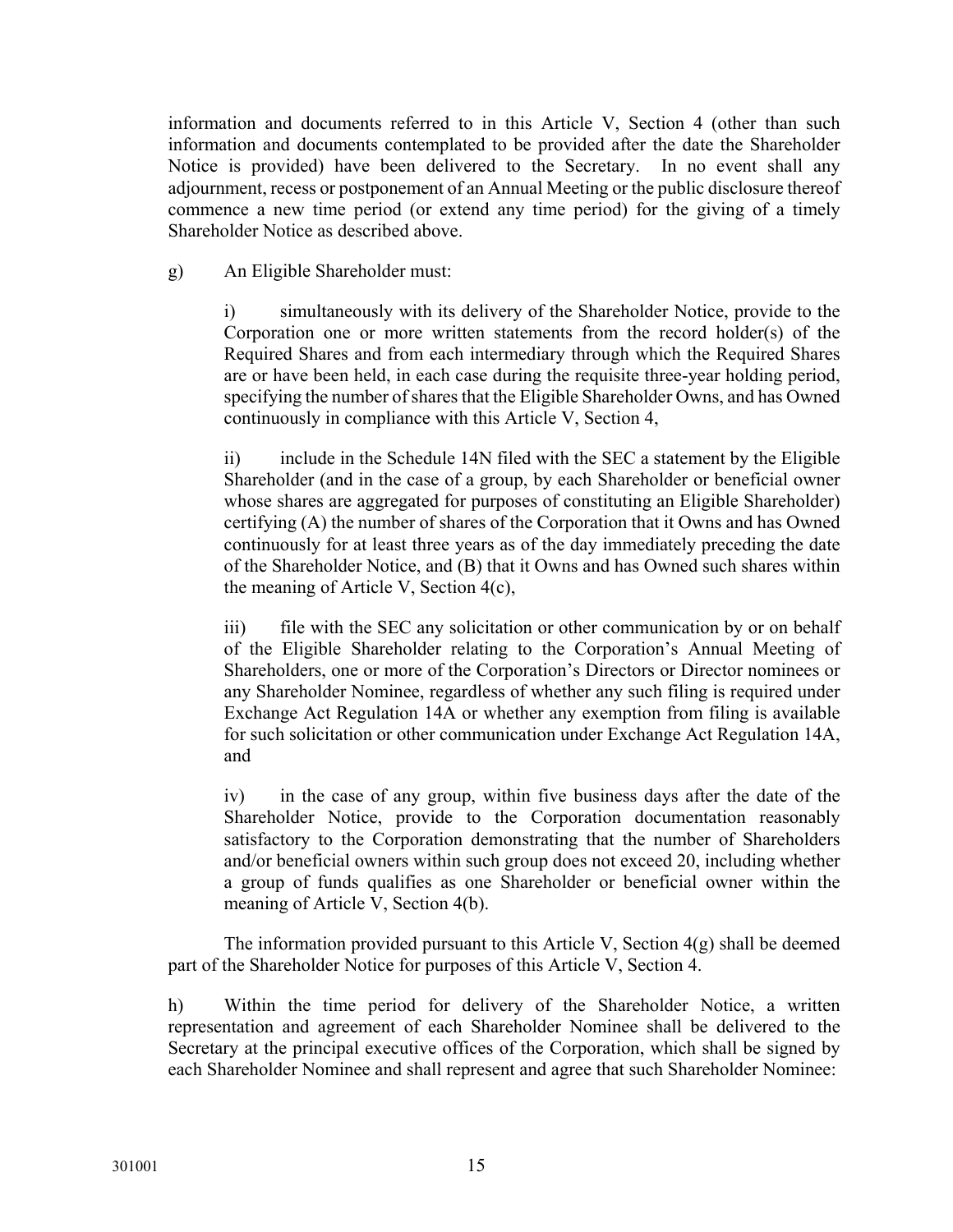i) consents to being named in the Corporation's proxy statement and form of proxy as a nominee and to serving as a Director if elected;

ii) is not and will not become a party to any agreement, arrangement, or understanding with, and has not given any commitment or assurance to, any person or entity as to how such Shareholder Nominee, if elected as a Director, will act or vote on any issue or question or that could reasonably be expected to limit or interfere with the Shareholder Nominee's ability to comply with his or her fiduciary duties under applicable law that has not been disclosed to the Corporation,

iii) is not and will not become a party to any agreement, arrangement, or understanding with any person or entity other than the Corporation with respect to any direct or indirect compensation, reimbursement, or indemnification in connection with service or action as a Director that has not been disclosed to the Corporation, and

iv) if elected as a Director, will comply with all of the Corporation's then existing corporate governance, conflict of interest, confidentiality, and stock ownership and trading policies, codes and guidelines, and any other Corporation policies, codes and guidelines applicable to Directors.

To be proper, the Shareholder Notice must also include a written questionnaire completed by the Shareholder Nominee with respect to the background and qualifications of the Shareholder Nominee (which form of questionnaire shall be provided by the Secretary upon written request). The Shareholder Nominee must provide to the Corporation such other information as the Corporation may reasonably request promptly upon, but in any event within five business days after, such request. The Corporation may request such additional information as necessary to permit the Board to determine if each Shareholder Nominee satisfies the requirements of this Article V, Section 4.

i) In the event that any information or communications provided by the Eligible Shareholder or any Shareholder Nominee to the Corporation or its Shareholders is not, when provided, or thereafter ceases to be, true, correct and complete in all material respects (including omitting a material fact necessary to make the statements made, in light of the circumstances under which they were made, not misleading), such Eligible Shareholder or Shareholder Nominee, as the case may be, shall promptly (and in any event within 48 hours) notify the Secretary and provide the information that is required to make such information or communication true, correct, complete and not misleading; it being understood that providing any such notification shall not be deemed to cure any defect or limit the Corporation's right to omit a Shareholder Nominee from its proxy materials as provided in this Article V, Section 4.

j) Notwithstanding anything to the contrary contained in this Article V, Section 4, the Corporation may (i) omit from its proxy materials any Shareholder Nominee and (ii) otherwise communicate to its Shareholders, including, without limitation, by amending or supplementing its proxy materials, that the Shareholder Nominee will not be included as a Shareholder Nominee in the proxy materials, and such nomination shall be disregarded and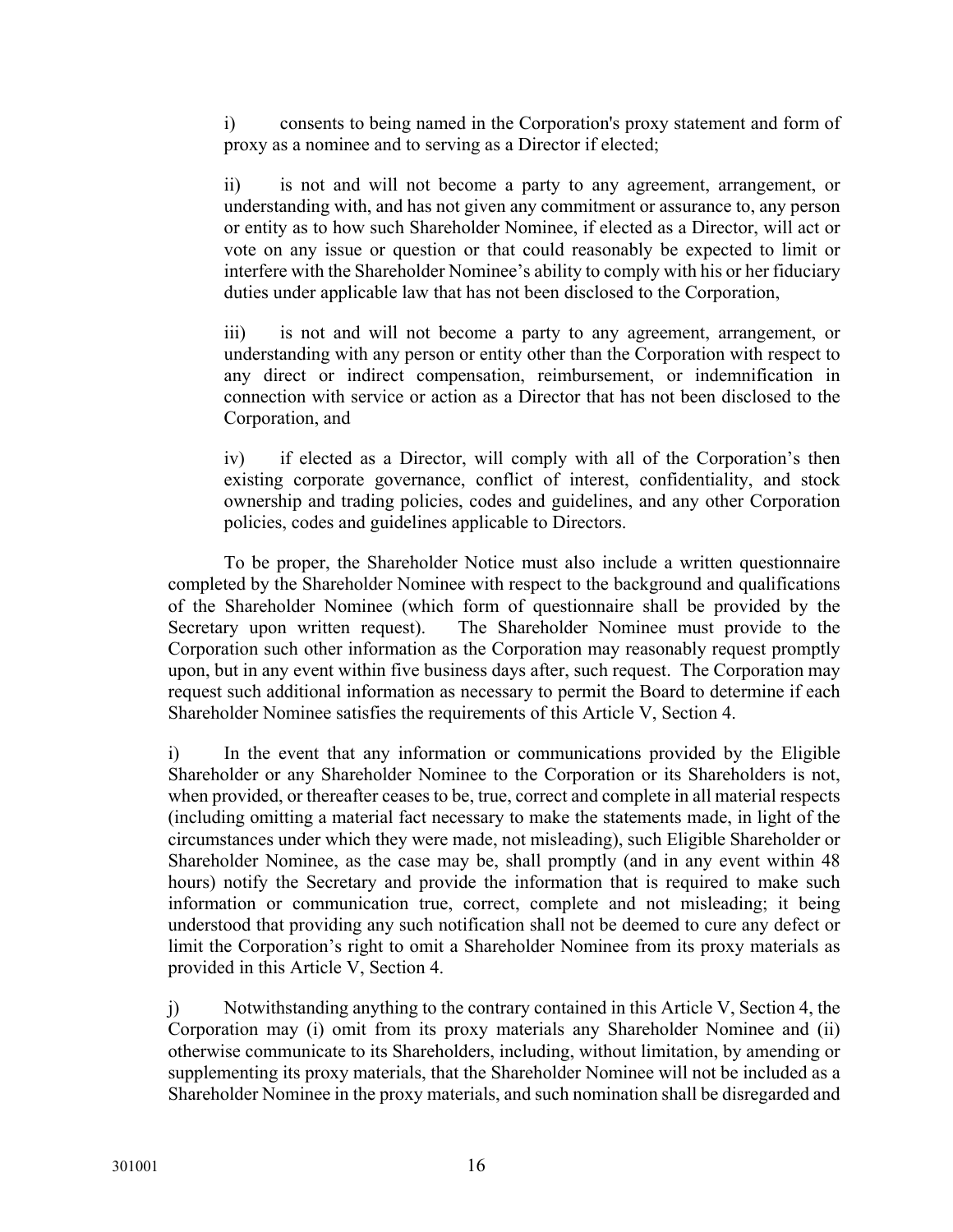no vote on such Shareholder Nominee will occur, notwithstanding that proxies in respect of such vote may have been received by the Corporation, if:

i) the Eligible Shareholder or Shareholder Nominee breaches any of its respective agreements, representations, or warranties set forth in the Shareholder Notice (or otherwise submitted pursuant to this Article V, Section 4), any of the information in the Shareholder Notice (or otherwise submitted pursuant to this Article V, Section 4) was not, when provided, true, correct and complete, or the requirements of this Article V, Section 4 have otherwise not been met,

ii) the Shareholder Nominee (A) is not independent under any applicable listing standards, any applicable rules of the SEC, and any publicly disclosed standards used by the Board in determining and disclosing the independence of the Corporation's Directors, (B) fails to meet the qualifications applicable to the Corporation's Directors contained in either of the Corporation's Corporate Governance Guidelines (as amended from time to time) or Code of Business Conduct and Ethics for Board of Directors and Senior Officers (as amended from time to time), (C) is or has been, within the past three years, an officer or director of a competitor, as defined in Section 8 of the Clayton Antitrust Act of 1914, as amended (or any successor provision), (D) is a named subject of a pending criminal proceeding (excluding traffic violations and other minor offenses) or has been convicted in a criminal proceeding (excluding traffic violations and other minor offenses) within the past 10 years or (E) is subject to any order of the type specified in Rule 506(d) of Regulation D (or any successor rule) promulgated under the Securities Act of 1933, as amended,

iii) the Corporation has received a notice (whether or not subsequently withdrawn) that a Shareholder intends to nominate any candidate for election to the Board pursuant to the advance notice requirements for Shareholder nominees for Director in Article V, Section 1(b),

iv) the election of the Shareholder Nominee to the Board would cause the Corporation or the Shareholder Nominee to violate the Articles of Incorporation of the Corporation, these Bylaws, any applicable law, rule, regulation or listing standard, or

(v) the Eligible Shareholder or applicable Shareholder Nominee fails to comply with its obligations pursuant to these Bylaws, including but not limited to its obligations under this Article V, Section 4.

k) The maximum number of Shareholder Nominees submitted by all Eligible Shareholders that may be included in the Corporation's proxy materials pursuant to this Article V, Section 4, shall not exceed the greater of (i) two or (ii) 20% of the number of Directors in office as of the last day on which a Shareholder Notice may be delivered pursuant to this Article V, Section 4 with respect to the Annual Meeting, or if such amount is not a whole number, the closest whole number (rounding down) below 20% (such resulting number, the "*Permitted Number*"); provided that the Permitted Number shall be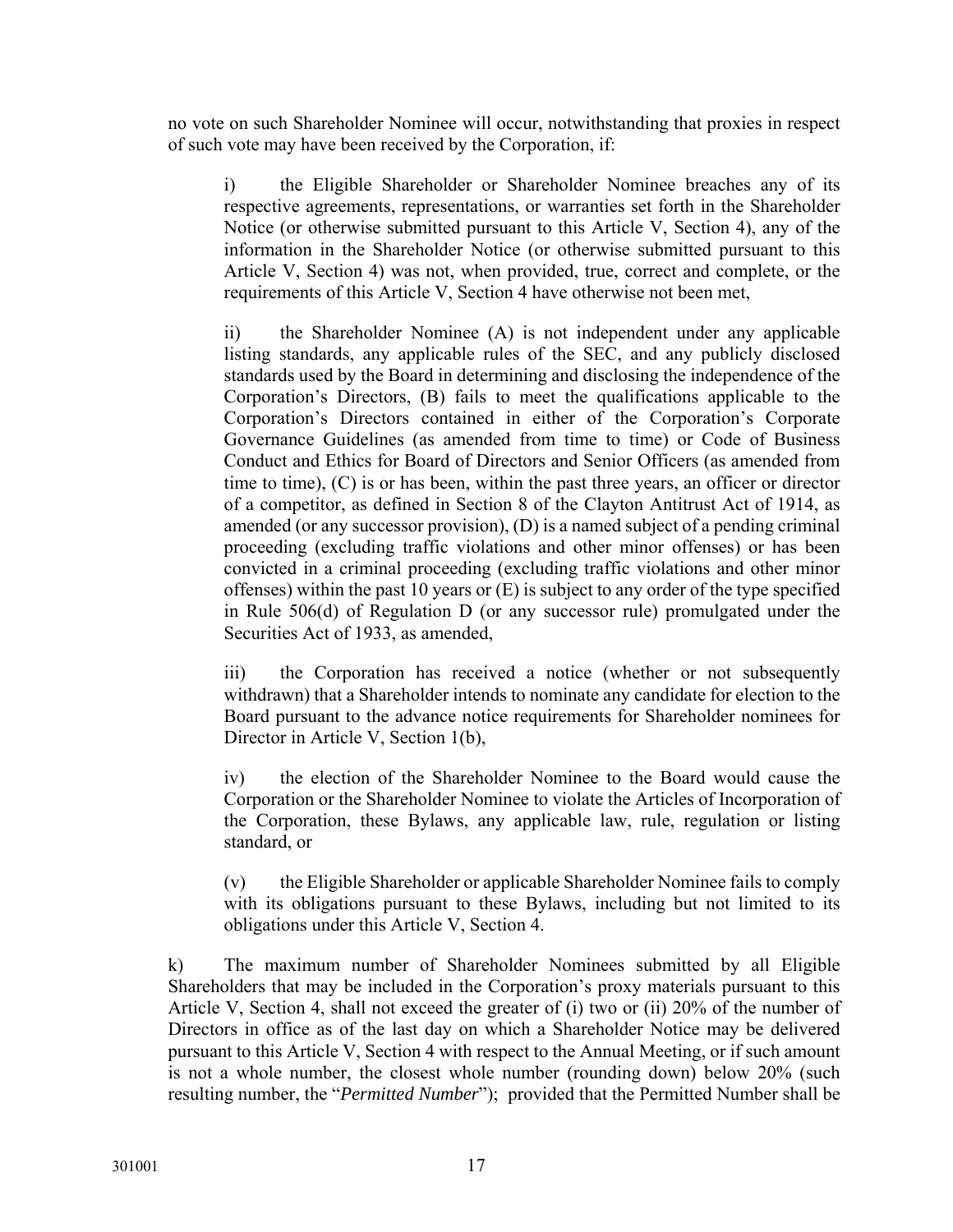reduced by (i) any Shareholder Nominee whose name was submitted for inclusion in the Corporation's proxy materials pursuant to this Article V, Section 4 but who the Board decides to nominate as a Board nominee and (ii) any nominees who were previously elected to the Board as Shareholder Nominees at any of the preceding two Annual Meetings and who are nominated for election at such Annual Meeting by the Board as a Board nominee. In the event that one or more vacancies for any reason occurs after the date of the Shareholder Notice but before the Annual Meeting and the Board resolves to reduce the authorized number of Directors in connection therewith, the Permitted Number shall be calculated based on the number of Directors in office as so reduced. In the event that the number of Shareholder Nominees submitted by Eligible Shareholders pursuant to this Article V, Section 4 exceeds the Permitted Number, the Corporation shall determine which Shareholder Nominees shall be included in the Corporation's proxy materials in accordance with the following provisions: each Eligible Shareholder will select one Shareholder Nominee for inclusion in the Corporation's proxy materials until the Permitted Number is reached, going in order of the amount (largest to smallest) of shares of the Corporation each Eligible Shareholder disclosed as Owned in its respective Shareholder Notice submitted to the Corporation. If the Permitted Number is not reached after each Eligible Shareholder has selected one Shareholder Nominee, this selection process will continue as many times as necessary, following the same order each time, until the Permitted Number is reached. Following such determination, if any Shareholder Nominee who satisfies the eligibility requirements in this Article V, Section 4 thereafter is nominated by the Board, thereafter is not included in the Corporation's proxy materials or thereafter is not submitted for Director election for any reason (including the Eligible Shareholder's or Shareholder Nominee's failure to comply with this Article V, Section 4), no other nominee or nominees shall be included in the Corporation's proxy materials or otherwise submitted for Director election in substitution thereof.

l) Any Shareholder Nominee who is included in the Corporation's proxy materials for a particular Annual Meeting of Shareholders but either (i) withdraws from or becomes ineligible or unavailable for election at the Annual Meeting for any reason, including for the failure to comply with any provision of these Bylaws (provided that in no event shall any such withdrawal, ineligibility or unavailability commence a new time period (or extend any time period) for the giving of a Shareholder Notice) or (ii) does not receive a number of votes cast in favor of his or her election at least equal to 25% of the shares present in person or represented by proxy and entitled to vote in the election of Directors, will be ineligible to be a Shareholder Nominee pursuant to this Article V, Section 4 for the next two Annual Meetings.

m) The Board (and any other person or body authorized by the Board) shall have the power and authority to interpret this Article V, Section 4 and to make any and all determinations necessary or advisable to apply this Article V, Section 4 to any persons, facts or circumstances, including the power to determine (i) whether one or more Shareholders or beneficial owners qualifies as an Eligible Shareholder, (ii) whether a Shareholder Notice complies with this Article V, Section 4 and has otherwise met the requirements of this Article V, Section 4, (iii) whether a Shareholder Nominee satisfies the qualifications and requirements in this Article V, Section 4, and (iv) whether any and all requirements of this Article V, Section 4 have been satisfied. Any such interpretation or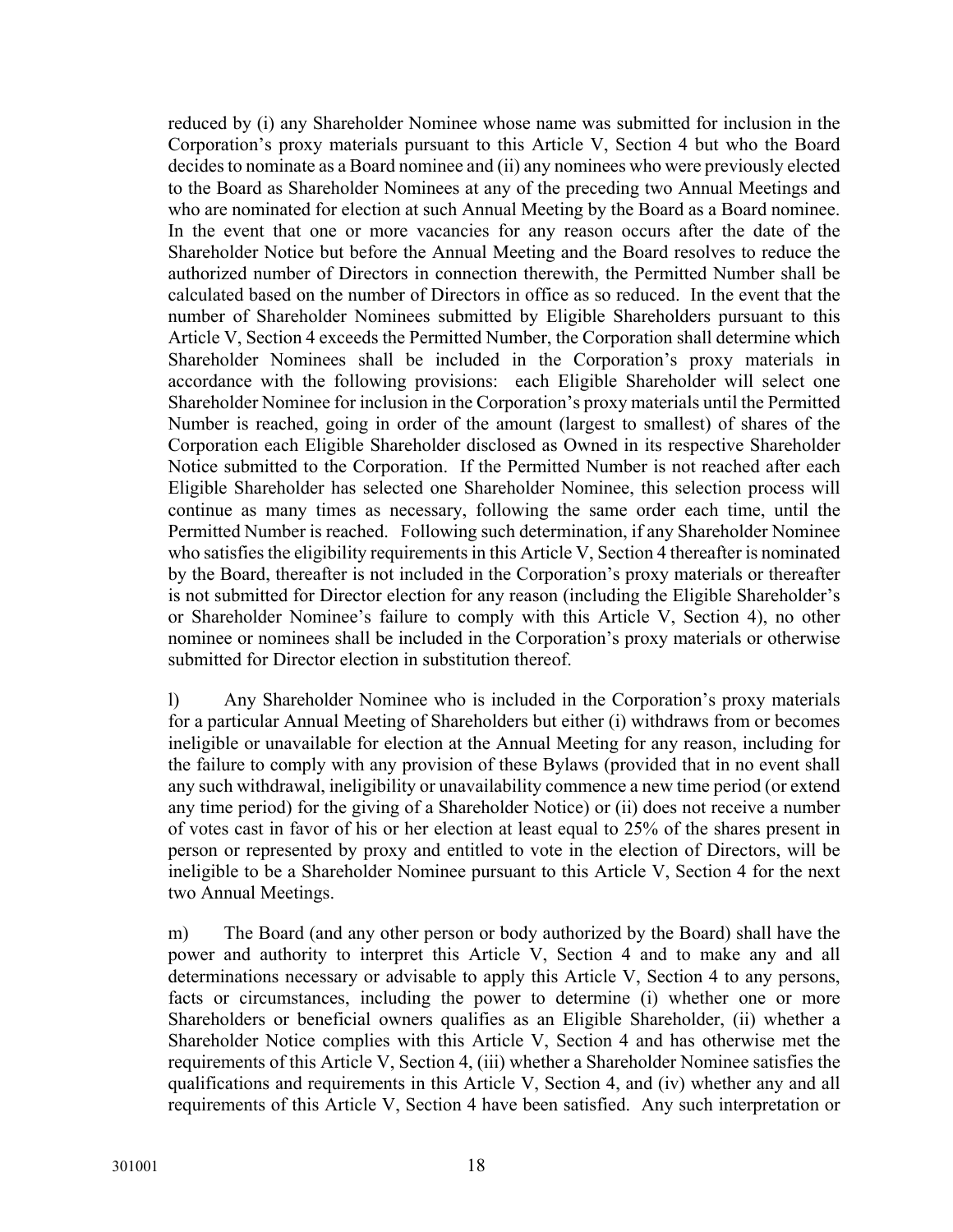determination adopted in good faith by the Board (or any other person or body authorized by the Board) shall be binding on all persons, including the Corporation and its Shareholders (including any beneficial owners). For purposes of applying the requirements of this Article V, Section 4 (including Article V, Section 4(a)(ii)), the number of Required Shares required to be Owned by any person or persons during any time period shall be adjusted, in the manner determined by the Board (or any authorized committee thereof) or by the Chief Financial Officer, to account for any stock dividend, stock split, subdivision, combination, reclassification or recapitalization of stock. Notwithstanding the foregoing provisions of this Article V, Section 4, unless otherwise required by law or otherwise determined by the presiding officer of the meeting, if the Shareholder (or a qualified representative of the Shareholder, as defined in Article V, Section  $1(g)$ ) does not appear at the Annual Meeting of Shareholders of the Corporation to present its Shareholder Nominee or Shareholder Nominees, such nomination or nominations shall be disregarded, notwithstanding that proxies in respect of the election of the Shareholder Nominee or Shareholder Nominees may have been received by the Corporation. This Article V, Section 4 shall be the exclusive method for Shareholders to include nominees for Director election in the Corporation's proxy materials.

5. *Place of Meetings*. All meetings of the Shareholders shall be held at the principal office of the Corporation in San Diego, California, or at such other place (which, for the avoidance of doubt, shall include in whole or in part by electronic transmission, by electronic video screen communication or by any other means permitted by applicable law) as may be determined by the Board.

6. *Notice of Meetings*. Notice shall be given to each Shareholder entitled to vote of the date, time, place and general purpose of each meeting of Shareholders. Notice may be given personally, or by mail, or by telegram, or by electronic transmission as set forth in the California Corporations Code, charges prepaid, to the Shareholder's physical or electronic address appearing on the books of the Corporation or given by the Shareholder to the Corporation for the purpose of notice. If a Shareholder supplies no address to the Corporation, notice shall be deemed to be given if mailed to the place where the principal office of the Corporation is situated, or published at least once in some newspaper of general circulation in the county of said principal office. In addition, notice may be given by any other means permitted by applicable law (which, for the avoidance of doubt, shall include pursuant to any order, proclamation or other official action of the Governor of the State of California). Notice of any meeting shall be sent to each Shareholder entitled thereto not less than 10 nor more than 60 days before such meeting; provided, however, that when any meeting of Shareholders is adjourned to another date, time or place, notice need not be given of the adjourned meeting if its date, time and place are announced at the meeting at which the adjournment is taken.

7. *Record Dates; Voting*. The Board may fix a time in the future not less than 10 nor more than 60 days preceding the date of any meeting of Shareholders, or not more than 60 days preceding the date fixed for the payment of any dividend or distribution, or for the allotment of rights, or when any change or conversion or exchange of shares shall go into effect, as a record date for the determination of the Shareholders entitled to notice of and to vote at any such meeting or entitled to receive any such dividend or distribution, or any such allotment of rights, or to exercise the rights in respect to any such change, conversion, or exchange of shares. In such case,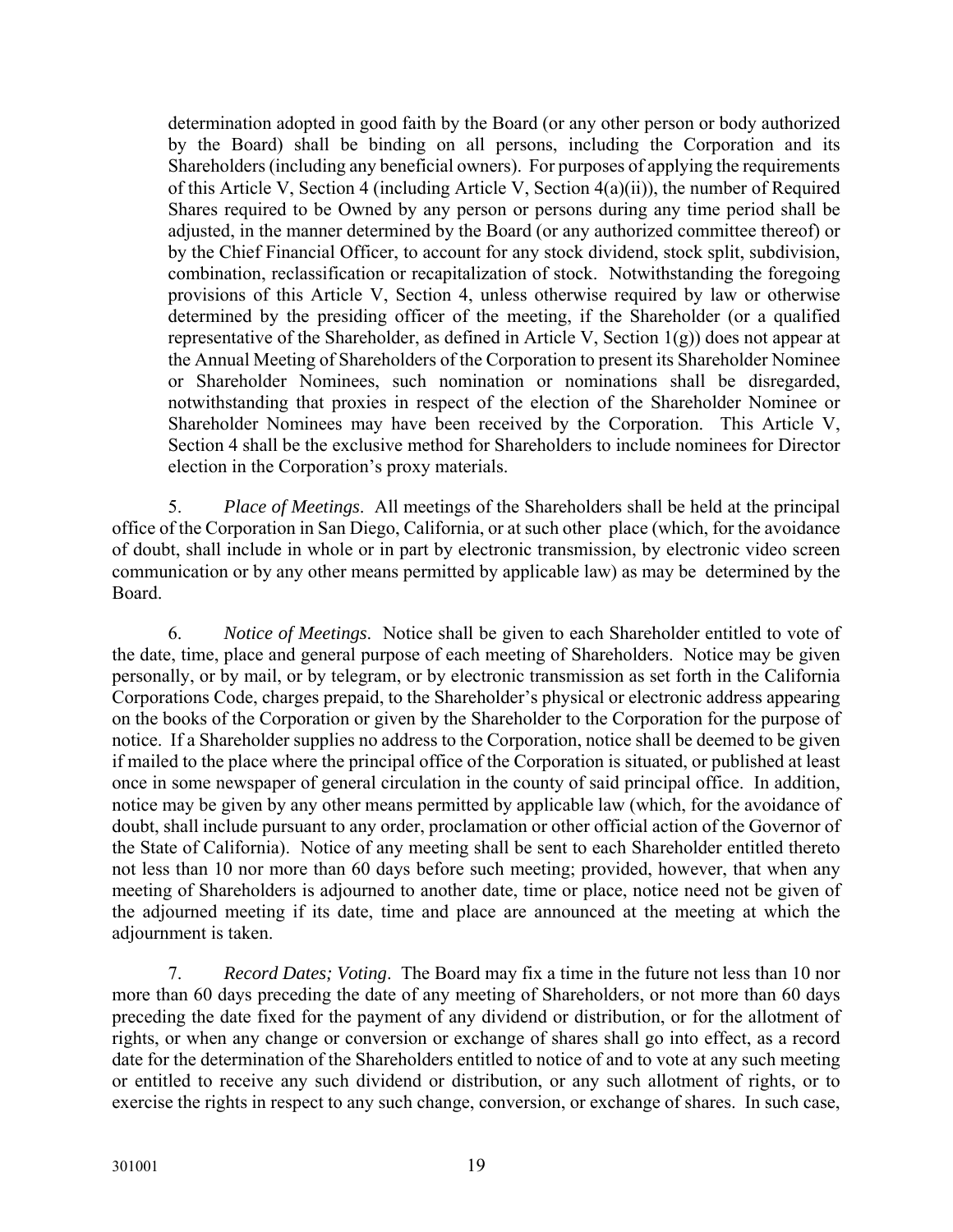only Shareholders of record at the close of business on the date so fixed shall be entitled to notice of and to vote at such meeting or to receive such dividend, distribution or an allotment of rights, or to exercise such rights, as the case may be, notwithstanding any transfer of any shares on the books of the Corporation after any record date fixed as aforesaid, except as otherwise provided by the Articles of Incorporation or the General Corporation Law.

8. *Quorum*. At any Shareholders' meeting a majority of the shares entitled to vote must be represented in order to constitute a quorum for the transaction of business, but a majority of the shares present, or represented by proxy, though less than a quorum, may adjourn the meeting to some other date, and from day to day or from time to time thereafter until a quorum is present.

9. *Confidential Voting*. Each Shareholder of the Corporation shall be entitled to elect voting confidentiality as provided in this Section on all matters submitted to Shareholders by the Board and each form of proxy, consent, ballot or other written voting instruction distributed to the Shareholders shall include a check box or other appropriate mechanism by which Shareholders who desire to do so may so elect voting confidentiality. Any inspectors of election, vote tabulators and other persons if appointed or engaged by or on behalf of the Corporation to process voting instructions shall be advised of and instructed to comply with this Section and, except as required or permitted hereby, not at any time to disclose to any person (except to other persons engaged in processing voting instructions), the identity and individual vote of any Shareholder electing voting confidentiality; provided, however, that voting confidentiality shall not apply and the name and individual vote of any Shareholder may be disclosed to the Corporation or to any person (i) to the extent that such disclosure is required by applicable law or is appropriate to assert or defend any claim relating to voting or (ii) with respect to any matter for which votes of Shareholders are solicited in opposition to any of the nominees or the recommendations of the Board, including the election of persons nominated as a candidate for election as a Director under Article V, Section 1 and the election of Shareholder Nominees nominated pursuant to Article V, Section 4, unless the persons engaged in such opposition solicitation provide Shareholders of the Corporation with voting confidentiality (which, if not otherwise provided, will be requested by the Corporation) comparable in the opinion of the Corporation to the voting confidentiality provided by this Section.

10. *Conduct of Meeting*. The Chairman, or if the Chairman is unavailable, the President, or if the Chairman and the President are unavailable, such other officer of the Corporation designated by the Board, will call meetings of the Shareholders to order, will act as presiding officer thereof and may adjourn the meeting to some other place, date or time. Unless otherwise determined by the Board prior to the meeting, the presiding officer of the meeting of the Shareholders will also determine the order of business and have the authority in his or her sole discretion to regulate the conduct of any such meeting, including without limitation by (i) imposing restrictions on the persons (other than Shareholders of the Corporation or their duly appointed proxies) who may attend any such Shareholders' meeting, (ii) ascertaining whether any Shareholder or his or her proxy may be excluded from any meeting of the Shareholders based upon any determination by the presiding officer, in his or her sole discretion, that any such person has unduly disrupted or is likely to disrupt the proceedings thereat, and (iii) determining the circumstances in which any person may make a statement or ask questions at any meeting of the Shareholders.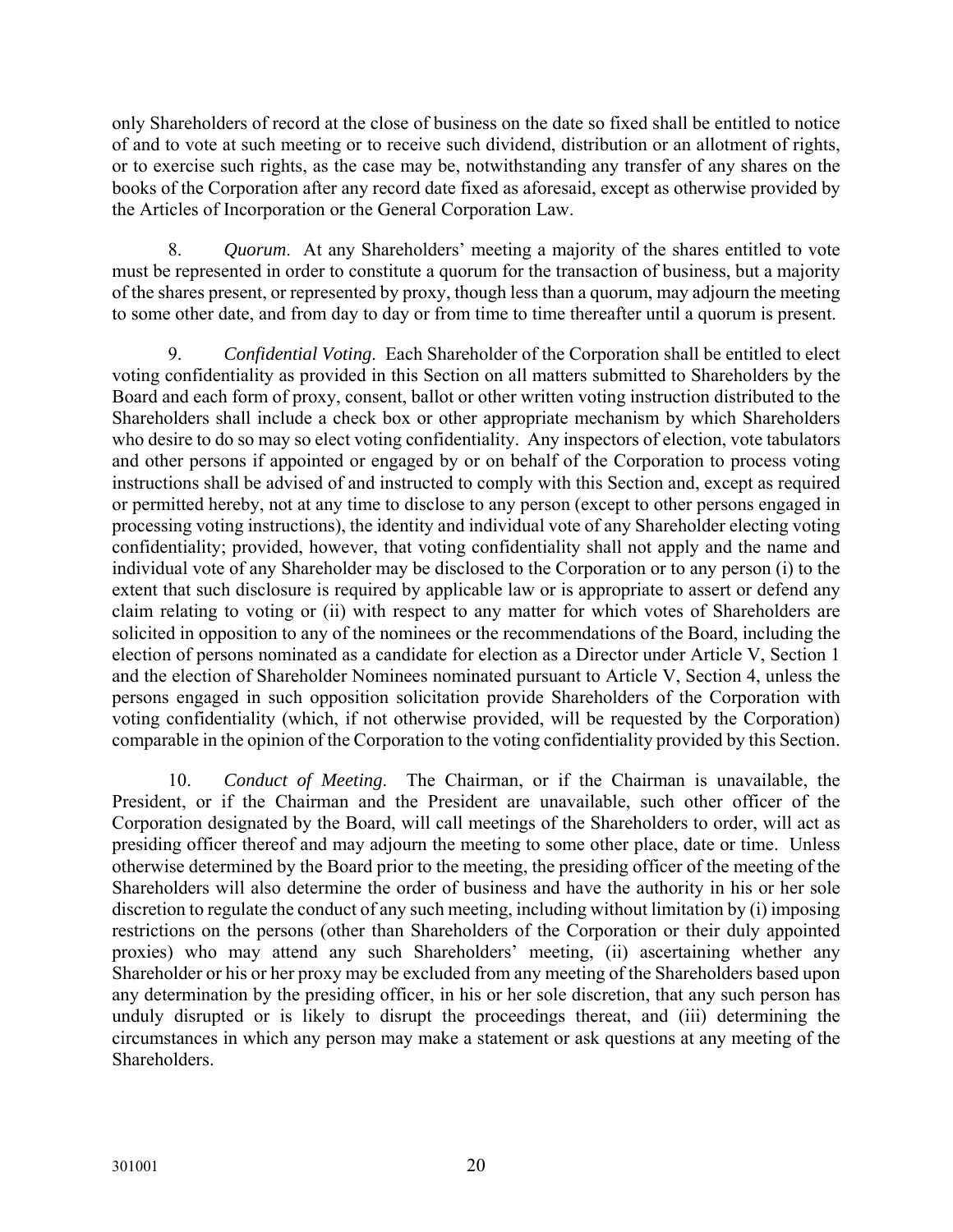## **ARTICLE VI**

### **CERTIFICATES FOR SHARES**

1. *Form*. Every holder of shares in the Corporation shall be entitled to have a certificate signed in the name of the Corporation by the Chairman or Vice Chairman or the President or a Vice President and by the Chief Financial Officer or an Assistant Treasurer or the Secretary or any Assistant Secretary, certifying the number of shares and the class or series of shares owned by the Shareholder. Any or all of the signatures on the certificate may be facsimile.

2. *Surrender*. Upon a surrender to the Secretary, or to a transfer agent or transfer clerk of the Corporation, of a certificate for shares duly endorsed or accompanied by proper evidence of succession, assignment or authority to transfer, the Corporation shall issue a new certificate to the party entitled thereto, cancel the old certificate and record the transaction upon its books.

3. *Right of Transfer*. When a transfer of shares on the books is requested and there is a reasonable doubt as to the rights of the persons seeking such transfer, the Corporation, or its transfer agent or transfer clerk, before entering the transfer of the shares on its books or issuing any certificate therefor, may require from such person reasonable proof of his or her rights, and if there remains a reasonable doubt in respect thereto, may refuse a transfer unless such person shall give adequate security or a bond of indemnity executed by a corporate surety, or by two individual sureties, satisfactory to the Corporation as to form, amount and responsibility of sureties.

4. *Conflicting Claims*. The Corporation shall be entitled to treat the holder of record of any shares as the holder in fact thereof and shall not be bound to recognize any equitable or other claim to or interest in such shares on the part of any other person, whether or not it shall have express or other notice thereof, save as expressly provided by applicable law.

5. *Loss*, *Theft and Destruction*. In the case of the alleged loss, theft or destruction of any certificate for shares, another may be issued in its place as follows: (a) the owner of the lost, stolen or destroyed certificate shall file with the transfer agent of the Corporation a duly executed Affidavit of Loss and Indemnity Agreement and Certificate of Coverage, accompanied by a check representing the cost of the bond as outlined in any blanket lost securities and administration bond previously approved by the Directors of the Corporation and executed by a surety company satisfactory to them, which bond shall indemnify the Corporation, its transfer agents and registrars; or (b) the Board may, in its discretion, authorize the issuance of a new certificate to replace a lost, stolen or destroyed certificate on such other terms and conditions as it may determine to be reasonable.

## **ARTICLE VII**

## **INDEMNIFICATION**

1. *Definitions*. For the purposes of this Article, "agent of the Corporation" means any person (other than a Director or Officer of the Corporation) who (i) is or was an agent or employee of the Corporation, or (ii) is or was serving at the request of the Corporation as an agent or employee of another foreign or domestic corporation, partnership, joint venture, trust, or other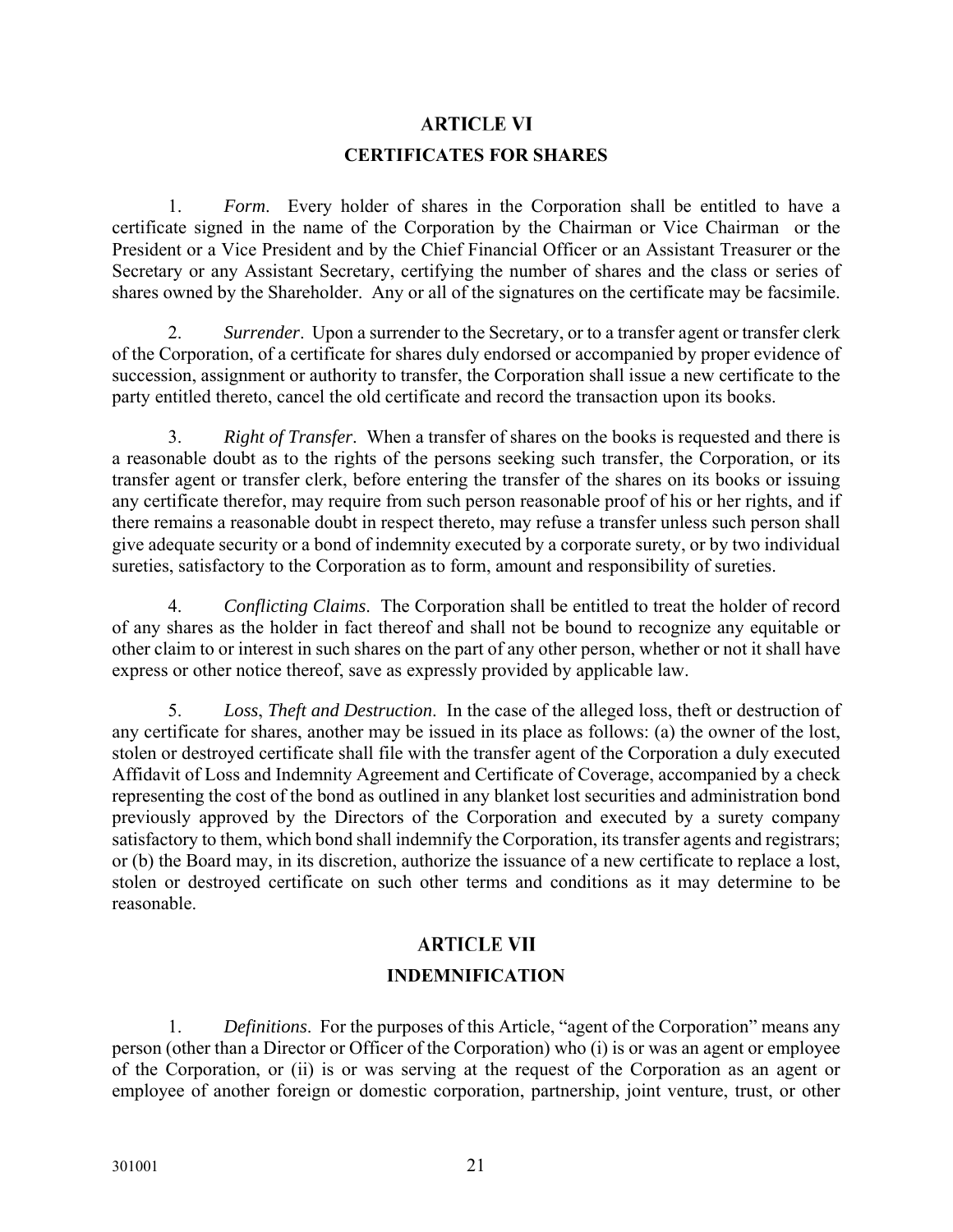enterprise, or (iii) was an agent or employee of a foreign or domestic corporation which was a predecessor corporation of the Corporation or of another enterprise at the request of such predecessor corporation or (iv) is or was an agent or employee of the Corporation or any of its subsidiaries and is or was serving at the request of the Corporation or any of its subsidiaries as a fiduciary or administrator of any employee benefit plan sponsored by the Corporation or any of its subsidiaries; "Director or Officer of the Corporation" means any person who (i) is or was a Director or officer of the Corporation, or (ii) is or was serving at the request of the Corporation as a Director or officer of another foreign or domestic corporation, partnership, joint venture, trust, or other enterprise, or (iii) is or was a Director or officer of the Corporation and is or was serving at the request of the Corporation as a Director, officer, employee or agent of another foreign or domestic corporation, partnership, joint venture, trust, or other enterprise, or (iv) was a Director or officer of a foreign or domestic corporation which was a predecessor corporation of the Corporation or of another enterprise at the request of such predecessor corporation or (v) is or was a Director or officer of the Corporation or any of its subsidiaries and is or was serving at the request of the Corporation or any of its subsidiaries as a fiduciary or administrator of any employee benefit plan sponsored by the Corporation or any of its subsidiaries; "proceeding" means any threatened, pending or completed action or proceeding, whether civil, criminal, administrative, or investigative; and "expenses" includes, without limitation, attorneys' fees and any expenses of establishing a right to indemnification under Sections 4 or 5(d) of this Article.

2. *Indemnification for Third Party Actions*. The Corporation shall indemnify any person who is or was a party, or is threatened to be made a party, to any proceeding (other than an action by or in the right of the Corporation to procure a judgment in its favor) by reason of the fact that such person is or was a Director or Officer of the Corporation against expenses, judgments, fines, settlements and other amounts actually and reasonably incurred in connection with such proceeding if such person acted in good faith and in a manner such person reasonably believed to be in the best interests of the Corporation, and, in the case of a criminal proceeding, had no reasonable cause to believe the conduct of such person was unlawful. The Corporation shall have, in its discretion, the power to indemnify any person who is or was a party, or is threatened to be made a party, to any proceeding (other than an action by or in the right of the Corporation to procure a judgment in its favor) by reason of the fact that such person is or was an agent of the Corporation against expenses, judgments, fines, settlements and other amounts actually and reasonably incurred in connection with such proceeding if such person acted in good faith and in a manner such person reasonably believed to be in the best interests of the Corporation, and, in the case of a criminal proceeding, had no reasonable cause to believe the conduct of such person was unlawful. The termination of any proceeding by judgment, order, settlement, conviction or upon a plea of nolo contendere or its equivalent shall not, of itself, create a presumption that the person did not act in good faith and in a manner which the person reasonably believed to be in the best interests of the Corporation or that the person had reasonable cause to believe that the person's conduct was unlawful.

3. *Indemnification for Derivative Actions*. The Corporation shall indemnify any person who is or was a party or is threatened to be made a party to any threatened, pending or completed action by or in the right of the Corporation to procure a judgment in its favor by reason of the fact that such person is or was a Director or Officer of the Corporation, against expenses actually and reasonably incurred by such person in connection with the defense or settlement of such action, as well as, to the fullest extent permissible under California law and the Corporation's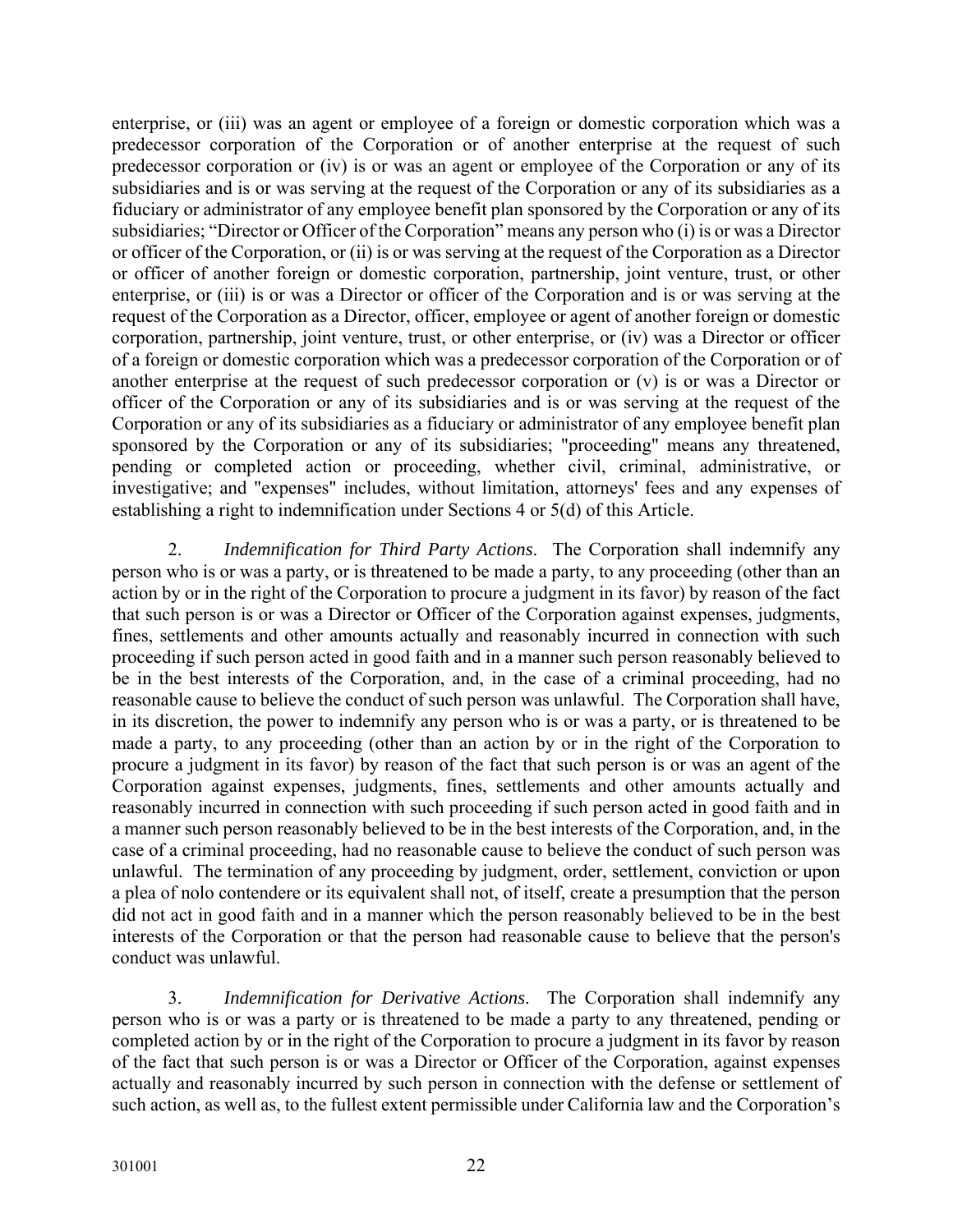Articles of Incorporation, judgments, fines, settlements and other amounts actually and reasonably incurred in connection with such action (whether or not any such item is deemed to be an expense) if such person acted in good faith and in a manner such person believed to be in the best interests of the Corporation and its Shareholders. The Corporation shall have, in its discretion, the power to indemnify any person who is or was a party or is threatened to be made a party to any threatened, pending or completed action by or in the right of the Corporation to procure a judgment in its favor by reason of the fact that such person is or was an agent of the Corporation, against expenses actually and reasonably incurred by such person in connection with the defense or settlement of such action, as well as, to the fullest extent permissible under California law and the Corporation's Articles of Incorporation, judgments, fines, settlements and other amounts actually and reasonably incurred in connection with such action (whether or not any such item is deemed to be an expense) if such person acted in good faith and in a manner such person believed to be in the best interests of the Corporation and its Shareholders. No indemnification shall be made under this Section: (a) in respect of any claim, issue or matter as to which such person shall have been adjudged to be liable to the Corporation in the performance of such person's duty to the Corporation and its Shareholders, unless and only to the extent that the court in which such proceeding is or was pending shall determine upon application that, in view of all the circumstances of the case, such person is fairly and reasonably entitled to indemnity for expenses and then only to the extent that the court shall determine; (b) of amounts paid in settling or otherwise disposing of a pending action without court approval; or (c) of expenses incurred in defending a pending action which is settled or otherwise disposed of without court approval.

4. *Successful Defense*. Notwithstanding any other provision of this Article, to the extent that a Director or Officer of the Corporation has been successful on the merits or otherwise (including the dismissal of an action without prejudice or the settlement of a proceeding or action without admission of liability) in defense of any proceeding referred to in Sections 2 or 3 of this Article, or in defense of any claim, issue or matter therein, the Director or Officer of the Corporation shall be indemnified against expenses (including attorneys' fees) actually and reasonably incurred by the Director or Officer in connection therewith.

5. *Indemnification Determination*. Except as provided in Section 4, any indemnification under Section 3 of this Article shall be made by the Corporation only if authorized in the specific case, upon a determination that indemnification of the Director or Officer of the Corporation or agent of the Corporation is proper in the circumstances because the person has met the applicable standard of conduct set forth in Section 3, by (a) a majority vote of a quorum consisting of Directors who are not parties to such proceeding; (b) if such a quorum of Directors is not obtainable, by independent legal counsel in a written opinion; (c) approval by the affirmative vote of a majority of the shares of this Corporation represented and voting at a duly held meeting at which a quorum is present (which shares voting affirmatively also constitute at least a majority of the required quorum) or by the written consent of holders of a majority of the outstanding shares which would be entitled to vote at such meeting and, for such purpose, the shares owned by the person to be indemnified shall not be considered outstanding or entitled to vote; or (d) the court in which such proceeding is or was pending, upon application made by the Corporation, such Director or Officer or agent, or the attorney or other person rendering services in connection with the defense, whether or not such application by said Director or Officer or agent, attorney or other person is opposed by the Corporation.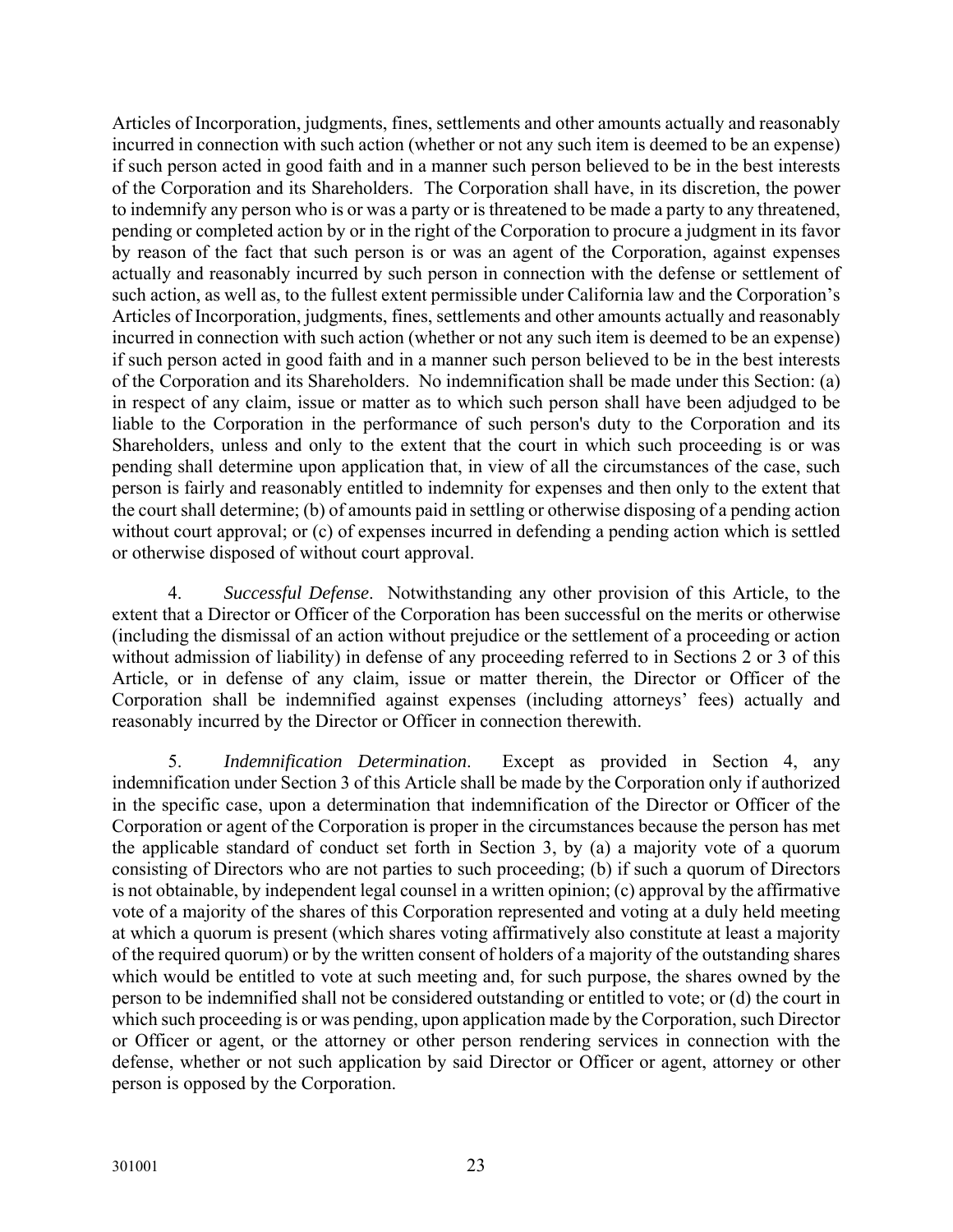6. *Advancement of Expenses*. Expenses incurred by a Director or Officer of the Corporation in defending any proceeding shall be advanced by the Corporation (and if otherwise authorized by the Board, expenses incurred by an agent of the Corporation in defending any proceeding may be advanced by the Corporation) prior to the final disposition of such proceeding upon receipt of an undertaking by or on behalf of the Director or Officer of the Corporation or agent of the Corporation to repay such amount if it shall be determined ultimately that such person is not entitled to be indemnified as authorized in this Article.

7. *Restriction on Indemnification*. No indemnification or advance shall be made under this Article, except as provided in Sections 4, 5(d) and 6 hereof, in any circumstance where it appears that it would be inconsistent with (a) a provision of the Articles of Incorporation of the Corporation, its bylaws, a resolution of the Shareholders or an agreement in effect at the time of the accrual of the alleged cause of action asserted in the proceeding in which the expenses were incurred or other amounts were paid which prohibits or otherwise limits indemnification; or (b) any condition expressly imposed by a court in approving a settlement.

8. *Non-Exclusive*. The indemnification provided by this Article shall not be deemed exclusive of any other rights to which those seeking indemnification may be entitled under any statute, bylaw, agreement, vote of Shareholders or disinterested Directors or otherwise, both as to action in an official capacity and as to action in another capacity while holding such office. The rights to indemnification under this Article shall continue as to a person who has ceased to be a Director or Officer of the Corporation or agent of the Corporation and shall inure to the benefit of the heirs, executors and administrators of the person.

9. *Expenses as a Witness*. To the extent that any Director or Officer of the Corporation (or, to the extent authorized by the Board, any agent of the Corporation) is by reason of such position, or a position with another entity at the request of the Corporation, a witness in any action, suit or proceeding, he or she shall be indemnified against all costs and expenses actually and reasonably incurred by him or her or on his or her behalf in connection therewith.

10. *Insurance*. The Corporation may purchase and maintain directors and officers liability insurance and other liability insurance, at its expense, to protect itself and any Director or Officer of the Corporation or agent of the Corporation or another corporation, partnership, joint venture, trust or other enterprise against any expense, liability or loss asserted against or incurred by the person in such capacity or arising out of the Director's or Officer's or agent's status as such, whether or not the Corporation would have the power to indemnify the Director, Officer or agent against such expense, liability or loss under the provisions of this Article or under the General Corporation Law.

11. *Separability*. Each and every paragraph, sentence, term and provision of this Article is separate and distinct so that if any paragraph, sentence, term or provision hereof shall be held to be invalid or unenforceable for any reason, such invalidity or unenforceability shall not affect the validity or enforceability of any other paragraph, sentence, term or provision hereof. To the extent required, any paragraph, sentence, term or provision of this Article may be modified by a court of competent jurisdiction to preserve its validity and to provide the claimant with, subject to the limitations set forth in this Article and any agreement between the Corporation and claimant, the broadest possible indemnification permitted under applicable law. If this Article or any portion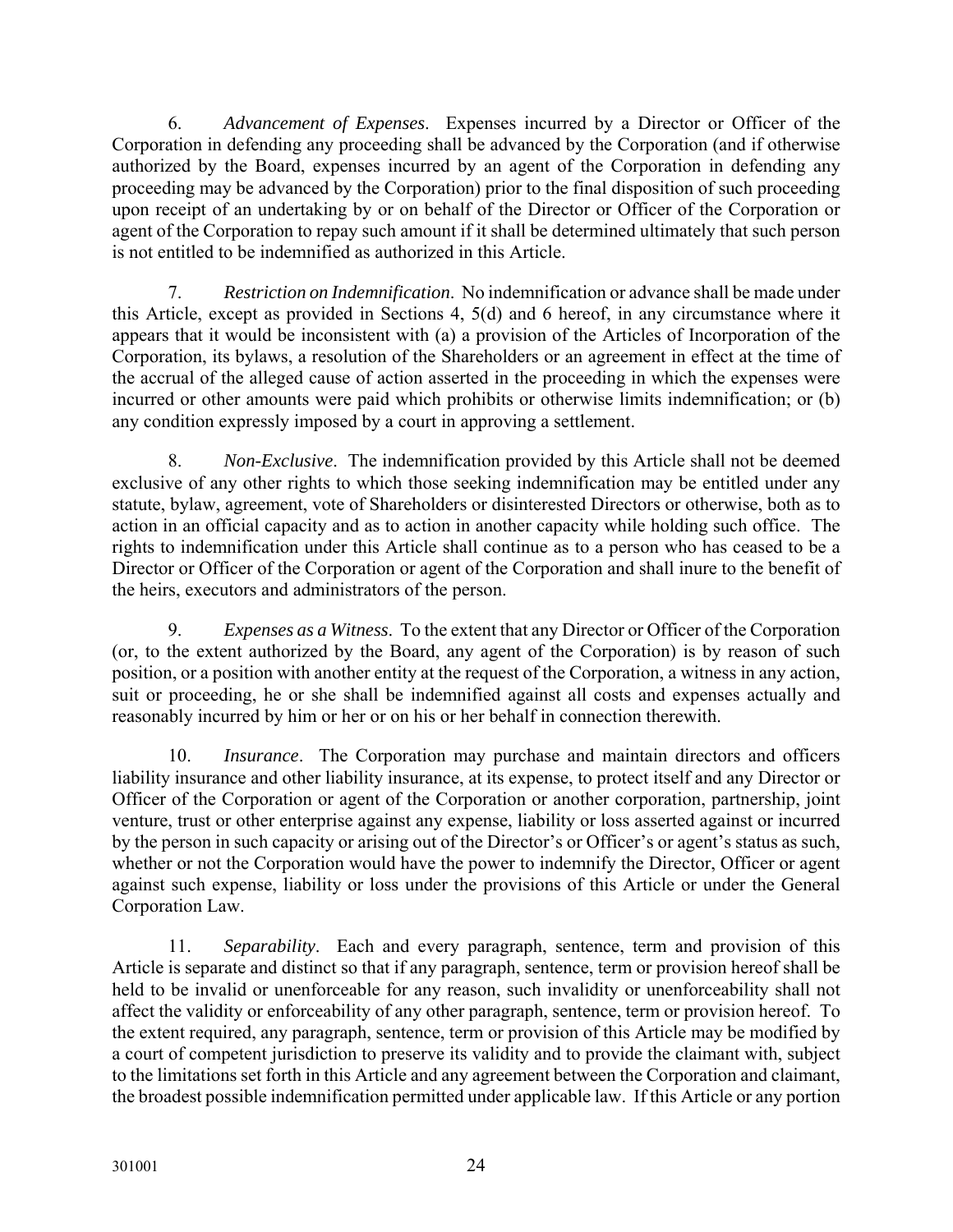hereof shall be invalidated on any ground by any court of competent jurisdiction, then the Corporation shall nevertheless have the power to indemnify each Director or Officer of the Corporation, or agent of the Corporation against expenses, judgments, fines, settlements and other amounts actually and reasonably incurred in connection with such action (whether or not any such item is deemed to be an expense) with respect to any action, suit, proceeding or investigation, whether civil, criminal or administrative, and whether internal or external, including a grand jury proceeding and including an action or suit brought by or in the right of the Corporation, to the fullest extent permissible by any applicable portion of this Article that shall not have been invalidated and to the fullest extent permissible under California law and the Corporation's Articles of Incorporation.

12. *Agreements*. Upon, and in the event of, a determination of the Board to do so, the Corporation is authorized to enter into indemnification agreements with any or all of the Directors or Officers of the Corporation or agents of the Corporation providing for indemnification to the fullest extent permissible under California law and the Corporation's Articles of Incorporation.

13. *Retroactive Appeal*. In the event this Article is repealed or modified so as to reduce the protection afforded herein, the indemnification provided by this Article shall remain in full force and effect with respect to any act or omission occurring prior to such repeal or modification. The rights of each Director or Officer of the Corporation to indemnification and advancement of expenses in this Article shall be deemed to be contractual rights.

### **ARTICLE VIII**

#### **OBLIGATIONS**

All obligations of the Corporation, including promissory notes, checks, drafts, bills of exchange, and contracts of every kind, and evidences of indebtedness issued in the name of, or payable to, or executed on behalf of the Corporation, shall be signed or endorsed by such officer or officers, or agent or agents, of the Corporation and in such manner as, from time to time, shall be determined by the Board.

## **ARTICLE IX**

#### **CORPORATE SEAL**

The corporate seal shall set forth the name of the Corporation, state, and date of incorporation.

# **ARTICLE X AMENDMENTS**

These Bylaws may be amended or repealed as set forth in the Articles of Incorporation.